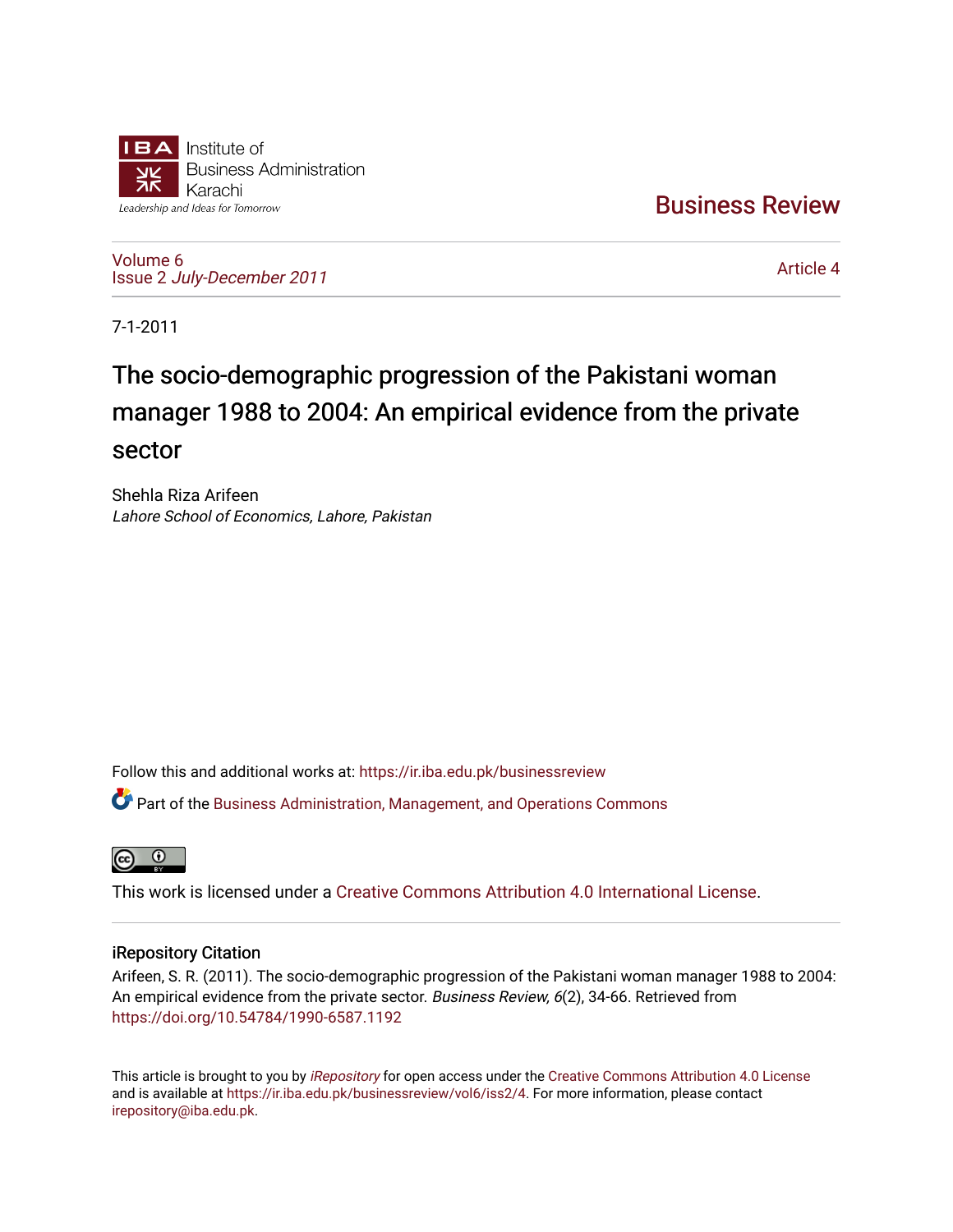# **ARTICLE**

# **The Socio-demographic Progression Of The Pakistani Woman Manager 1988 To 2004 An Empirical Evidence From The Private Sector**

Shehla Riza Arifeen Lahore School of Economics, Lahore, Pakistan

#### **Abstract**

*The purpose of this study was to help identify the types of women who had opted for managerial professions in the private sector, and to identify any trends in the social, economic, or educational backgrounds that might have had a bearing on the types of women likely to pursue a managerial career. Research for the survey included 152 organizations in the private sector that had employed graduates from business educational institutions. Out of these 87 organizations reported women at managerial levels. 207 managerial women answered the mail survey. The findings suggest that the profession still remains the domain of upper-middle-class women and not much has changed between 1988 and 2004. Women's chances of obtaining a senior managerial position increase if they have been educated at schools or institutions at which the medium of instruction was English. However, unlike their Western counterparts, Pakistani women managers do not pursue their careers at the cost of personal or family commitments.*

**Key words:** Women, managers, Pakistan, socio-demographic profile

#### **Introduction**

Pakistan's population is over 180 million, of which 48% is female. The country's gender development index (GDI) is 0.525. Of the 156 countries for which both the Human Development Index (HDI) and GDI were calculated, 151 show a better ratio than Pakistan. The country ranks 82nd of 93 countries in terms of its gender empowerment measure (GEM), which has a value of 0.377 (Human Development Report, 2005/2008). It is not surprising, given this context that in Pakistan, in the year 2003/04, the percentage of women in the occupational groups that included legislators, senior officials, and managers, accounted for 1.4% of the total occupational statistics (Labour Force Survey, 2004) as compared to the male statistics of 13.6%. This is approximately equal to 122,000 women of a total population of 160 million people in the same year. The Human Development report places this figure at 2%, the lowest in the world for those countries whose data in this occupational group was available (Human Development Report, 2008). Even though the absolute numbers of women getting higher education is increasing( bachelors degree and above level; Females:2.6%, Males:4.9%. Economic Survey Of Pakistan, 2004) these numbers are not translating into a larger workforce. An analysis of trends of government statistics (Labour Force Survey, 2004) demonstrates the fact that the percentage of women managers has not increased over the years, even though women are better placed comparatively, in the occupational group professionals and technicians. Sathar & Kazi (1988) conducted a study involving 70 professional, married women employed in the formalsector. The study explored education, age, ethnicity, marital status, domestic and support systems. It also indicated that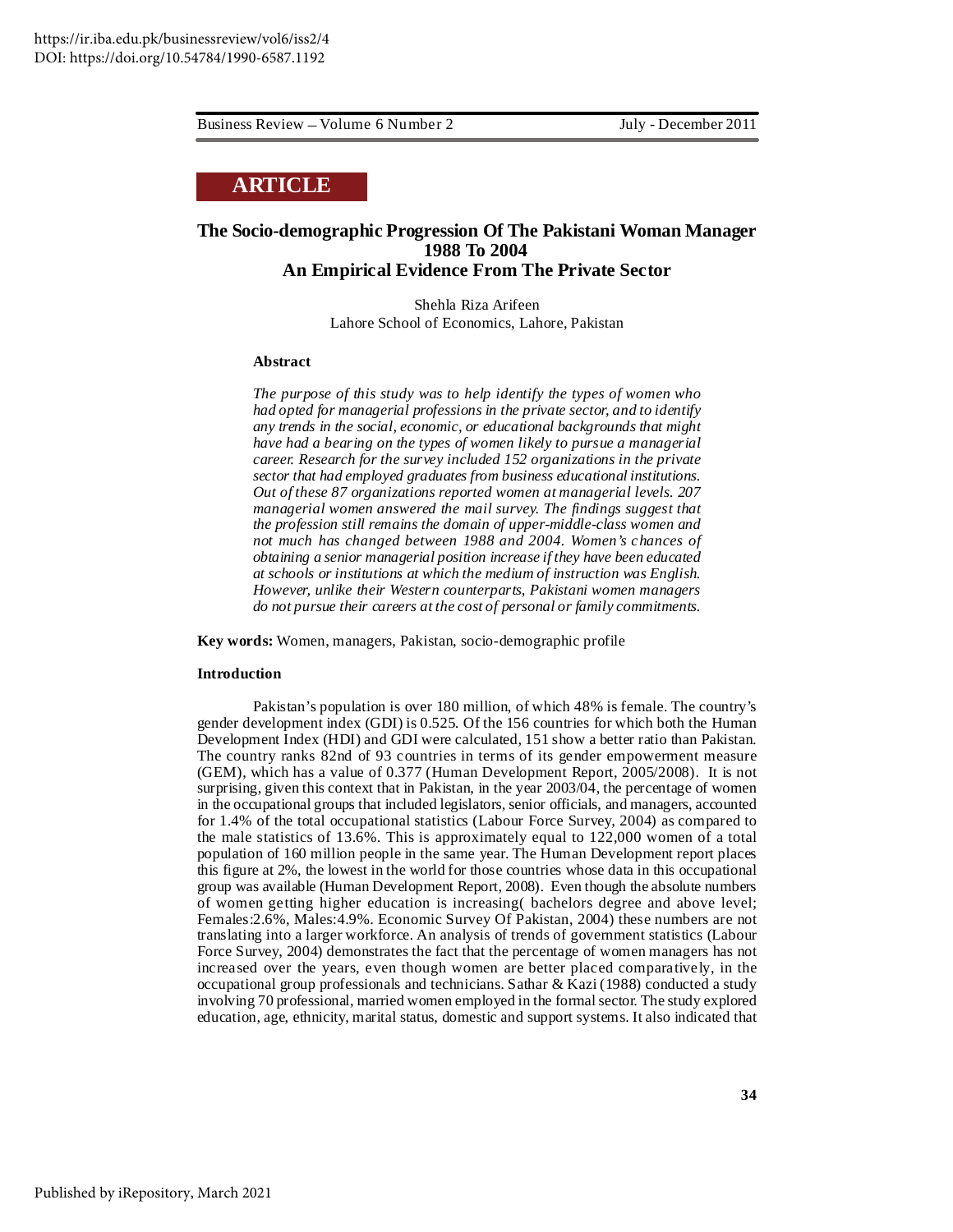these women were from an upper socio-economic status. The objective of my study was to compile baseline data in 2004, which would eventually be used for longitudinal purposes and to simultaneously find empirical evidence to prove or disprove the stereotypes usually associated with women in managerial positions in the west. The objective was also to see if women managers in Pakistan faced the same personal challenges that women in the west usually did, specifically childcare responsibilities, which are a common constraint (Kan,2007). To date no empirical research had been carried out on female managers employed in the corporate private sector of Pakistan. The research objective was also to identify the types of women who had opted for managerial professions in the private sector, and to see if any trends existed in their social, economic, or educational backgrounds that could have a bearing on the types of women likely to pursue a managerial career. A mail survey of 207 managerial women employed in 87 organizations, across Pakistan, in the private sector was undertaken. My study answered the question as to what type of woman was likely to reach a managerial position in the private sector in Pakistan.

#### **Literature review The anglo saxon woman manager**

There is a plethora of research on women managers in the west.An in-depth review of Anglo-Saxon literature on managers revealed that profiles of male managers in the west had been developed for use in earlier studies identifying male talent. It had been important to explore the different categories previously used in male samples (Baehr & Williams 1968, Bull 1975, Bull 1976, Johnson & Dunette 1968, Mahoney, at al 1964, Nash 1965, Pinder & Pinto 1974, Super 1960) as well as female samples (Tangri 1972, Wolfsen 1976). However, not much work on exploration of profiles has been carried out in the last two decades, as previous studies had already exhaustively explored this area. The areas that have been studied in the west in depth to help identify profiles are as follows:

#### **Demographic characteristics**

Demographic characteristics have been used as variables in psychological research (Zedeck, at al 1984) and as outcomes, such as performance, satisfaction, turnover, selection, and leadership (Blau 1985, Parsons & Liden 1984, Steckler & Rosenthal 1985).These categories included demographic data such as age, marital status, education, family background, parental encouragement, employment history,self-image, and current designation. The level of education attained is a strong predictor of career achievement for both men and women (Walsh & Osipow 1983). In a study carried out by White et al (1997)successful women as a group had achieved a high level of education. Some research also connects this variable with a higher level of work commitment (Haller & Rosenmayr 1971). Age is positively correlated with job involvement (Hall & Mansfield 1975, Hall & Rabinowitz 1977). Research points towards the role of large cities in the establishment of self-identity as it presents "the challenge of complex and extensive stimuli" while small towns are "comfortable and less challenging" (Place 1979).The predominance offirst-born is documented in research (White et al 1997, Rapoport & Rapoport 1971). First-born children generally receive more attention, are often pushed harder to achieve, and made responsible for their younger siblings early on in life (Mussen et al 1979). White, et al (1997) found that, in England, most professionally successful women identified one parent as being the more influential; most identified strongly with their fathers. High socioeconomic status is related to stronger career orientation and innovation (Burlin 1976). Therefore the following variables were explored; age, education, family background, parental encouragement, employment history,order of birth, city of birth, presence of role models and current designation.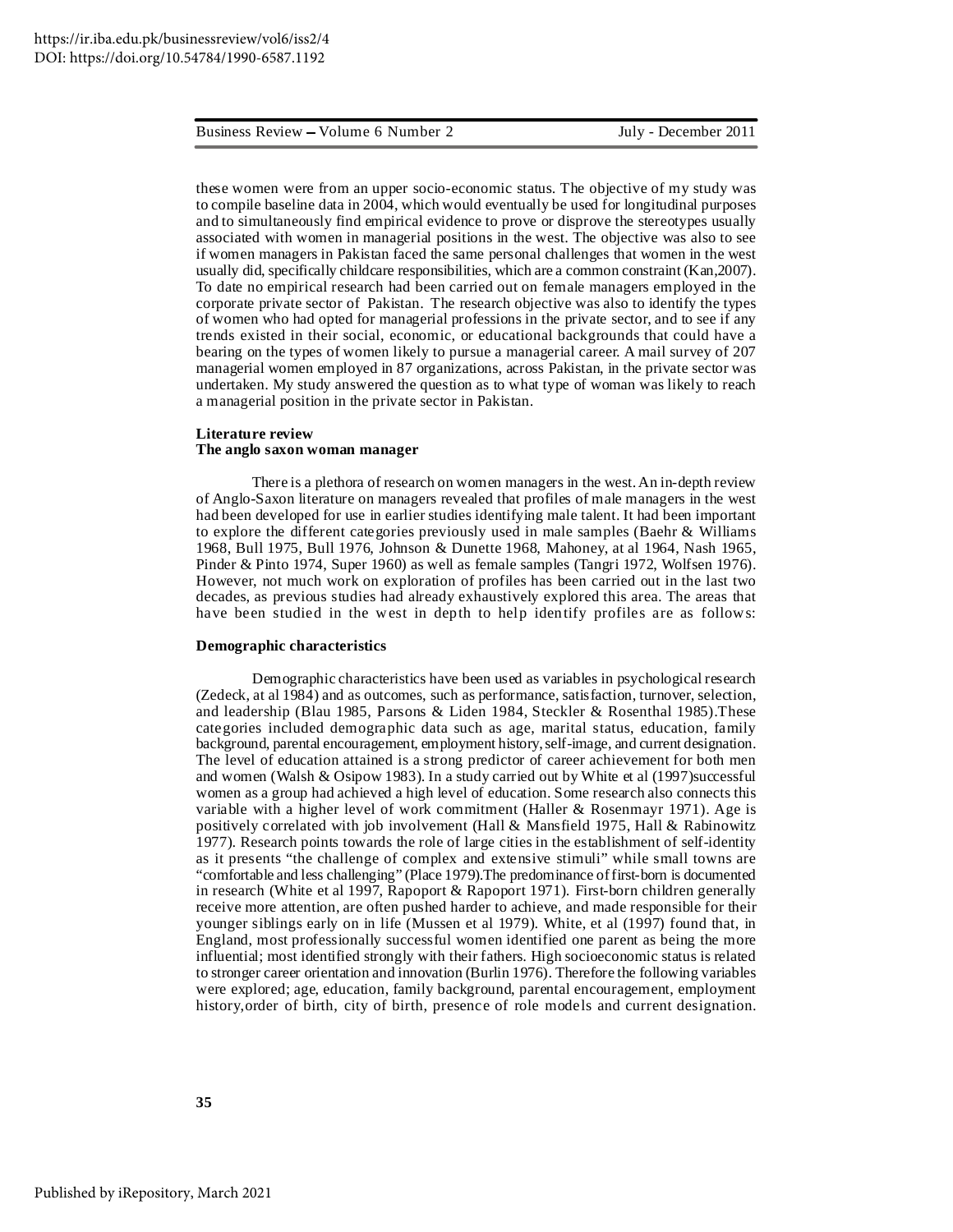#### **Marital status and motherhood**

Many studies have reported lower rates of marriage and parenthood among successful women managers (Bailyn 1990, Boardman, et al 1987, Carter & Glick 1970, Etzion 1987, Gilson & Kane 1987, Gomez 1985, Henning & Jardim 1977). Women who advance professionally as managers are less likely to be spouses or parents (Alban & Metcalfe 1987, Davidson & Copper 1983 and 1987, Ragins & Sunderstorm 1989, Rowney & Cahoon 1990, Tharenou & Conroy 1988). Family life can create more demands on women than men (Paisey and Paisy 1995). The presence of children creates conflicting goals between careers and motherhood, giving rise to guilt (Sederer and Seidenberg 1976), a negative impact on career progression (Levine 1977, Marshall & Jones 1990), decreased job satisfaction, greater intention to quit (Burke & McKeen 1993), greater perceived stress (Anderson & Leslie 1991, Barnett & Baruch 1985, Lundenberg, et al 1994, Tigey, Kiger, & Riley 1996). There are higher chances of women dropping out of the work force after having a child (Miree & Frieze 1999, Schneer & Reitman 1997). Alternatively, some women move from fulltime to part-time work (Felmlee 1984) but may leave their jobs if they have preschool children (Rosin & Korabik 1990).Parents trying to meet their career goals while supporting family commitments are prone to stress, which can ultimately affect their careers (Gutek, Stromberg, & Larwood 1988, Larwood & Gatticker 1987, Nieva & Gutek 1981, Olson, Frieze, & Detlefsen 1990, Rosin & Korbaik 1990, Roskies & Carrier 1994, Stohs 1992, Thompson & Blau 1993, Williams &Alliger 1994).As a result, some women choose not to have children or to delay parenthood (Kelly 1991, Olsen, et al 1990, Ruggiero &Weston 1988, Wilke 1981, Kan 2007). A study carried out in Germany, Israel, Japan, and the United States found that women "assigned lower importance to the centrality of work in their lives than men" (Harpaz  $&$  Fu 1997). Research has shown that this is because of women remain concerned about their participation in the family (Gati, et al 1995, Larson, et al 1994, Phillips & Imhoff 1997), thereby hinting their intention to drop out of the work force after the arrival of children. On the other hand, Beatty (1996), Cole (1988), and White, et al (1997) have supported the opposite theory. Therefore the following variables were explored; marital status, number of years married, presence of children, number of children, age categories of children.

#### **Support systems, division of labour and socioeconomic status**

Males tend to receive greater workplace support (Piltch, Walsh, Mangione, & Jennings 1994) or depend on their workplace for support to reduce stress (Geller & Hobfoll 1994, Pugliesi & Shook 1998) while women rely on support networks comprising family and friends (Piltch, et al 1994. Most women managers who have young children are likely to be prone to higher levels of stress (Sekaran 1985). Stress levels among women tend to manifest themselves in emotional outcomes such as anxiety and depression, rather than as physical responses noticed in men (Cleary 1987, Howard 1984, Jick & Mitz 1985). Dualcareer couples with mutual spouse support are less prone to stress and able to attain higher job and marital satisfaction (Bedeian, et al 1986). Supportive spouses help reduce women's role conflict (Poloma 1972). Beatty (1996) confirms that women at senior management levels did not lose their husbands' as they moved up the career ladder. Family responsibilities including childcare, housework, and maintaining relationships with their husbands and inlaws is also an issue that women managers have to deal with (Cheng & Liao 1985). While housework is often taken care of by domestic help (Chen, et al 1985), women often feel guilty for not giving enough time to their children and find it difficult to persuade their husbands and in-laws to accept this changing of roles (Tang 1988). Adler (1993) conducted interviews with 30 women executives in Malaysia, Singapore, and Thailand, and found that senior women managers had live-in household help, extended families, and grown-up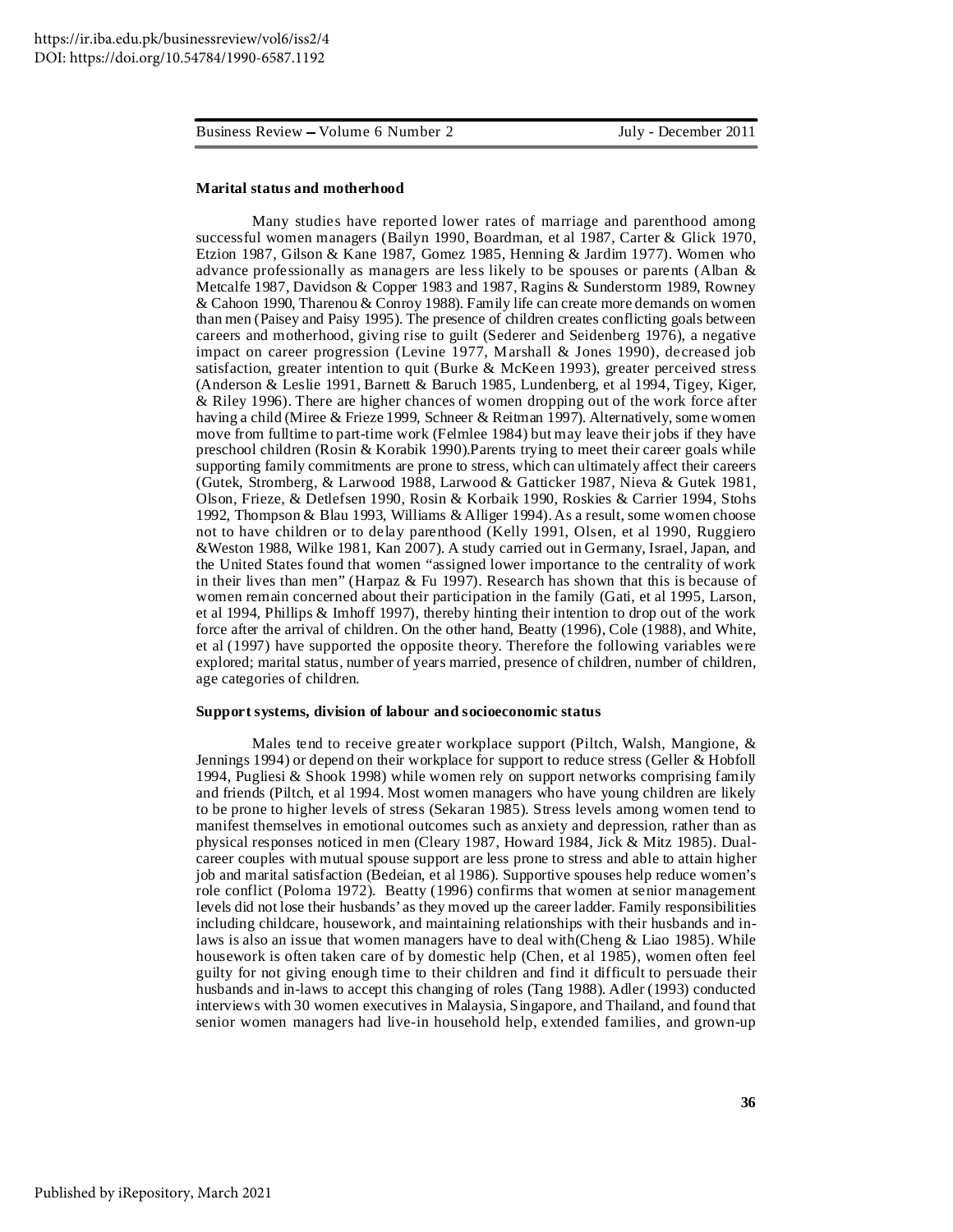children, while lower and middle managers "appreciate[d]" help provided by their employers, e.g., flexible times and company cars. In England, the partners of successful women managers do not help with childcare or household chores, leading most of these women to employ domestic help (White, et al 1997). There is also evidence that women and their partners are more likely to restructure their individual work and family commitments rather than exit the work force when facing conflict between their career and family demands (Karambayya & Reilly 1992). Therefore the following variables were explored; socio-economics status of parents and husbands ( occupation and education), support of parents, husbands and inlaws, domestic help in child care and home care.

#### **Working women in pakistan**

According to Government of Pakistan statistics, women's participation in the labour force is low: 15.9% (Labour Force Survey 2005, 6). Early studies have identified some of the reasons for the lack of participation. Khan (1989) states that the most common reasons for the reluctance to employ women include the following arguments: Society's reluctance to accept the concept of women working; jobs in industry involve "heavy" work that women are assumed to be incapable of doing; since male unemployment rates are so high, women should not "take away" what jobs might be available; employing women is a "hassle" because they need to be "looked after"; women are assumed to be unable to take on irregular or shift-based work; employing women causes "social" problems and men are highly reluctant to being supervised by women at higher levels. According to Khan (1989), if women are employed they are assigned gender-specific roles and gender-specific jobs, most of which tend to be on the lowest rung of the employment ladder and usually require the least number of skills. Seldom in positions of authority--even when sufficiently qualified- -women are usually paid less and employed on a temporary or piece-rate basis. Says Khan (1989): "The fact that women are kept in the leastskilled positions has little to do with their lack of necessary skills, but is the result of a society that is, uniformly and unconditionally patriarchal." Khan (1989) listed in terms of importance the most pressing problems that arose when hiring women workers were: their reluctance to work late hours, their demand for transportation, the high turnover among women workers who got married, the effect that personal or family problems had on women's productivity and work, inability on the part of the management to communicate with women employees prone to over-emotional reactions when criticised. Khan (1989) predicted that more and more women would have to look for work and the lower class will look towards factories as male incomes (or single incomes) would no longer be sufficient for families to subsist on.

A study of factory workers (Akhtar 1988-90) found the following: Female workers were hired across industries because they performed better; they were either more or equally productive and efficient as male workers; they were docile, flexible, and willing to work at cheaper rates. These were important reasons for management preferring to employ women for certain jobs in factories. Nonetheless, 49% of the management stated that they followed an explicit policy of discrimination when hiring women workers: either women were simply not hired (38%) or their gender was used to negotiate lower wages. The problems that women faced included female-male disparity in terms of wages and promotions.

In 1961, women held only half the 1% of possible administrative jobs in Pakistan (Hafeez 1982). During that time, there were certain formal barriers to women seeking jobs in offices such as the Ministry of Foreign Affairs. These restraints were removed in the administrative reforms of 1972, and women now have the opportunity to compete for jobs in the Foreign Service and are encouraged to compete for senior posts in government ministries and district management. They are now found in greater numbers at diverse levels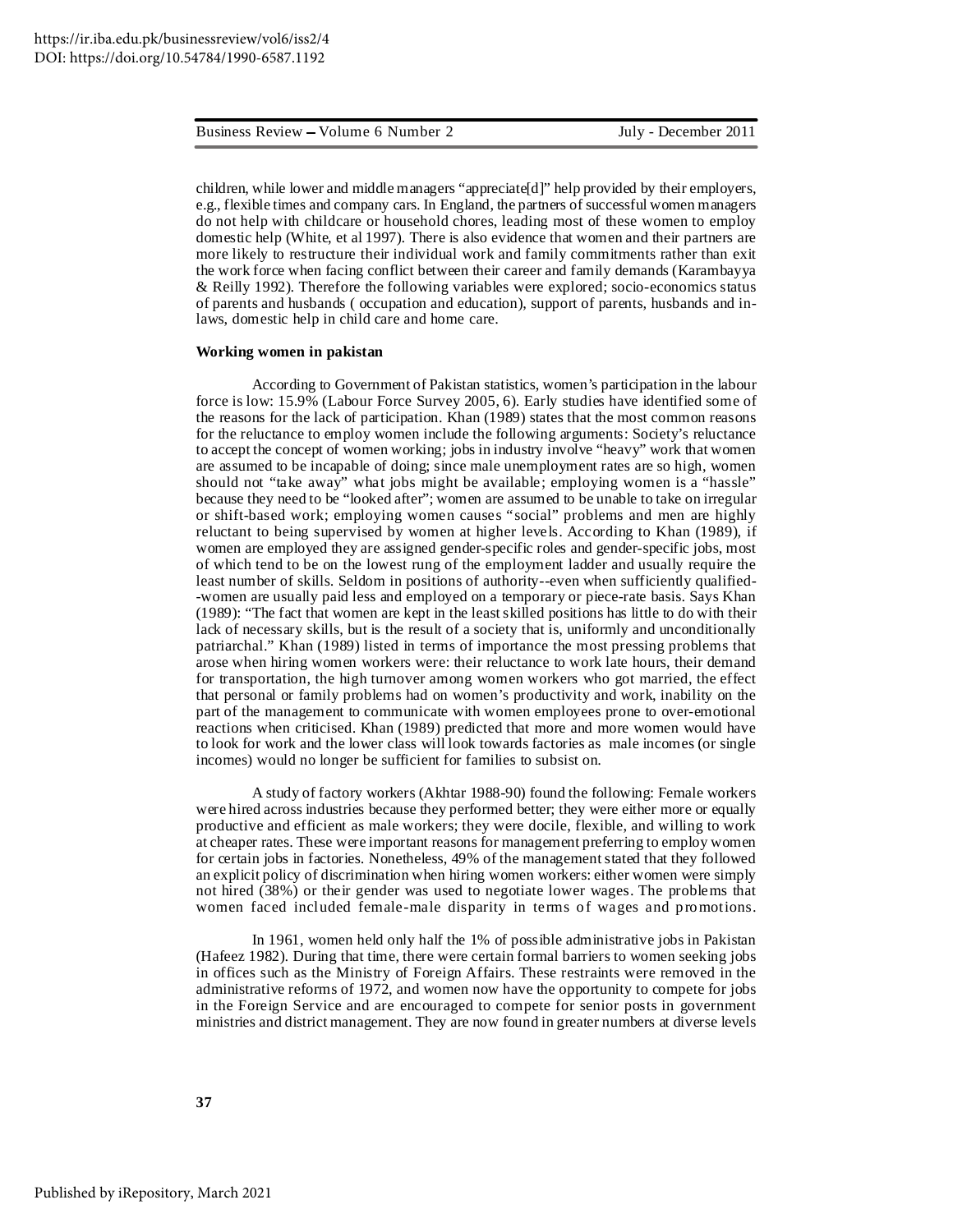of society, even serving as parliamentarians and air force pilots. Of the 65 women surveyed by Hafeez (1982), 43 provided data that was gathered by means of a detailed questionnaire, informal interviews, and the author's observations. The women interviewed represented a cross section of organizations, including government departments, universities, television and broadcasting corporations, advertising agencies, travel agencies, banks, newspaper agencies, and research organizations. The women selected from these organizations were employed as directors, planning officers, assistant commissioners, heads of academic departments, accountants, senior copy writers, sales managers, assistant directors, assistant chiefs, executive housekeepers at hotels, television programme and script officers, programme producers. The study's findings were as follows: Most of the women interviewed came from upper-middle class backgrounds, nearly 50% were married to professionals, most were university graduates, while a significant number had also undergone foreign training as well.A representative sample of women from all age groups appeared unintentionally. With the exception of Balochis and Pathans, all other ethnic groups were represented, of which Syeds—a group considered to have high religious standing--accounted for 48.8%. Most women had entered directly into senior administrative positions and experienced little occupational mobility: 46.5% had never changed jobs. Their income level was likely to vary. There was equal pay for equal positions, was little or no discrimination in these particular areas. Nearly half the women were married, the majority with three children. Most women had been able to accommodate the combined pressure of their job, marriage, and children. A fairly large percentage of women experienced an early interrupted career pattern. They acquired degrees, got married and had children before they took up a profession. An even larger percentage of women had experienced a late, interrupted career pattern, of which 27.2% had pursued a career soon after completing their education. They got married while working, underwent a gap during their childbearing phase, and then resumed their careers. Some of them had undergone higher and longer periods of foreign training. One possible reason could be that some women had delayed their achievement needs and avoided interference or interruption with the smooth development of their professions' formative years. Very few had followed uninterrupted career patterns. As mentioned earlier, they had acquired degrees after marriage and having had children before they started working. None of the women had acquired their degrees after marriage without first having had children. One plausible explanation lies in societal and cultural expectations, where marriage and motherhood are valued more than a woman's services in her career.

Sathar & Kazi (1988) conducted a study involving 70 professional, married women employed in the formal sector found them to be highly educated.Nearly 95% had at least a Bachelor's degree, were better paid (with a mean monthly income ranging from PRs 3,103 to PRs 6,142), had higher status jobs, and a better standard of living. Their husbands were also likely to be high-level professionals and their combined family income fell in the top bracket of PRs 7,000 or more per month. They had more consumer durables, lived in permanent dwellings with access to gas and water, owned cars, and had smaller households (with a mean of 4.8 persons). Most women had entered the labour market in pursuit of a career or for reasons of personal fulfilment.A large proportion of women (78%) had worked before marriage. This was considered

This was part of a larger study: the other two groups surveyed included lowerlevel professionals and women from poor households. an important spell, indicating their commitment to work and orientation towards a career. The mean age for starting work was 23 years. They had completed their education and continued to work with little or no interruption in the shape of marriage or motherhood (76%). Most felt that career breaks would adversely affect their upward mobility. Their study also found that women's ethnic background was also important: societal disapproval of working women was more marked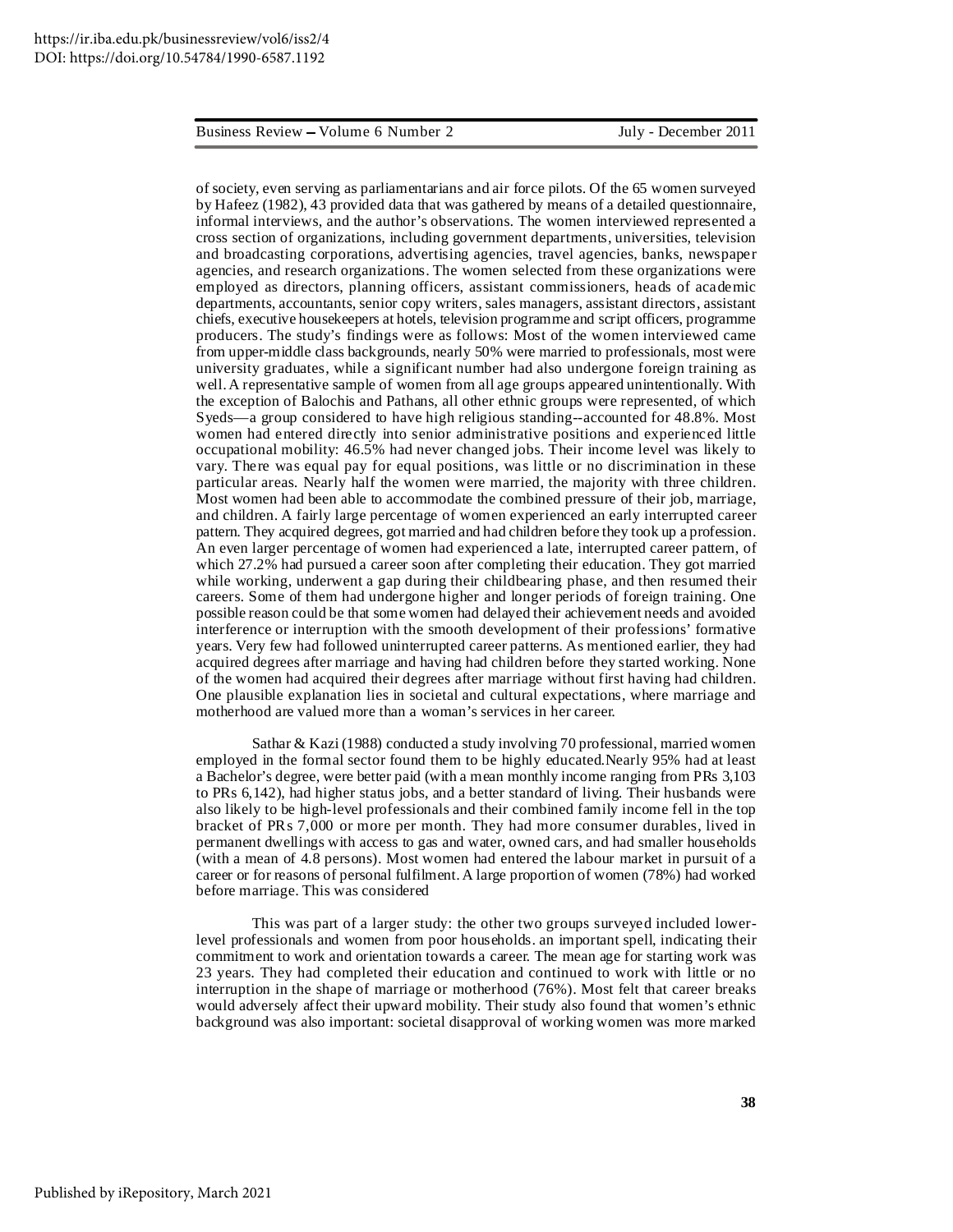in the case of Sindhis, Balochis, and Pathans compared with Punjabis and Urdu-speaking households. Women's jobs did not interfere with their domestic responsibilities: only 21% carried out all household chores themselves. Childcare was generally supervised by a female relative, even in households that could afford domestic servants. Educated women from relatively well-off households were more likely to come from families that included other working women. A report on the status of women employment in public sector organizations( 2003) states that out of the total number of employees in the federal government, 165802 were male and 9387 females, of which 1898 were in the officer category. In the northern areas secretariat there was only one female official. In the provincial government of Sind at the Secretariat, out of 603 officers, 18 were females. Most were doctors or teachers.The Sind Police had 11 Deputy Superintendents of Police mostly confined to women police stations. The Punjab Secretariat had 21 female officers and 792 male officers. In Baluchistan there were no officers. In NWFP, North West Frontier Region now called Khyber Pakhtoon Khwa, there were 4 females of grade 18-19.This was in spite of the government's attempt to reserve 5% quota for women. The power and status grades are 17-22. In the prestigious district management group there was no woman in grade 21-22( 38 men) and 39 women out of 706 officers in the grades 17-20.The report concludes( pg 131) " There is a virtual absence of women in posts that carry power, status and prestige and in those which are considered to be decision making posts".

Haeri (2002, p.32) claims that middle class professional Pakistani women attempt to create a niche in the public domain similar to the western professional women. "They pursue a wide range of careers that their families may or may not contest, contribute to the economic welfare of the family and exert power and influence in the family and society." However, she also states that the national identity adds conflict- between the cultural expectations and professional aspirations- and these women are caught in national, cultural and ethnic double binds.

North West Frontier Region is now called Khyber Pakhtoon Khwa

#### **Method Sample selection**

The survey included over 152 organizations spread across three major cities in Pakistan, all of which were registered with the placement offices of two business schools in Lahore. The survey's initial objective was to establish whether or not these organization employed women at managerial levels. All 152 organizations were contacted via email, letters and telephone and were asked if they employed women at managerial levels. 87 responded in the affirmative. They also informed me about the numbers of women employed at managerial levels. Accordingly, questionnaire packages were sent to the respective heads of human resources, and circulated in self-addressed envelopes to all women working at managerial levels in their organization. Participants completed a set of questionnaires comprising four broad sections, of which the fourth, explored respondents' personal and demographic details and the roles played and attitudes held by key figures in their lives.

#### **Questionnaire**

The questions in section four of the survey form [See Appendix 1] were developed by the author keeping in mind the key issues arising from the literature review. The questionnaire was pre-tested. It was set in English, since it is the primary medium of instruction at Pakistani universities. Most participants had had more than 14 years of formal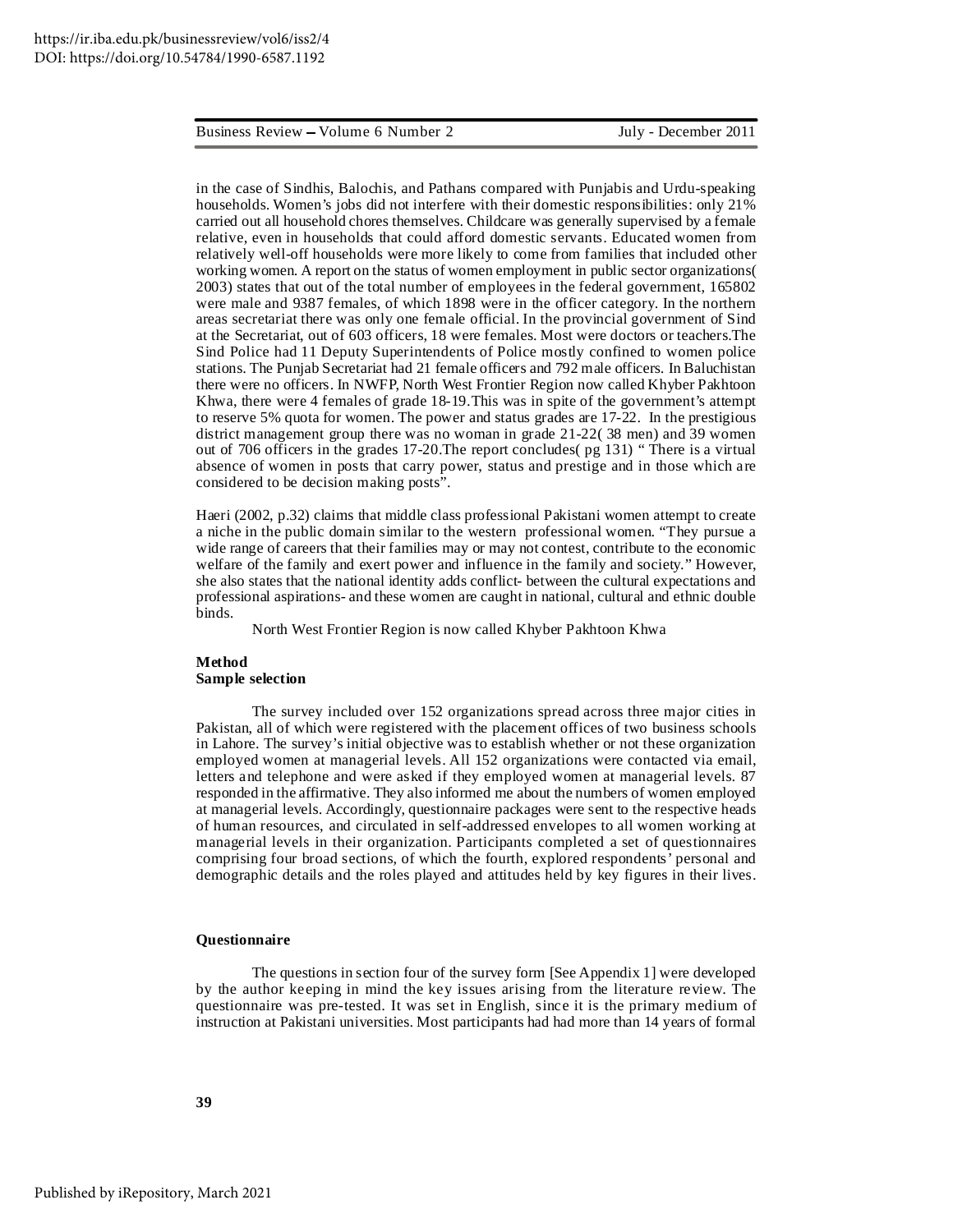education in English, and translation issues did not arise.

#### **Results Demographics of the respondents**

Data from questionnaires of 207 managerial women was utilized. Nearly 86% of the respondents( $N=176$ ) had spent larger part of their formative years in metropolitan cities, such as Karachi and Lahore, while  $11\%$  (N=23) had spent their formative years in smaller cities, including Sialkot, Faisalabad, and Hyderabad [See Annexure 2, Table 1]. Most of the managerial women were employed in organizations in the city of Karachi. They mostly belonged to an Urdu speaking background and worked in a variety of organizations. Out of the 87 organizations only 15 were multinational organizations. However, they employed the bulk of the women (56%) while the rest were employed in private local, semi-government and not for profit organizations. [See Annexure 2, Table 2]. The women were employed at a number of managerial levels. In our sample, the questionnaire identified different levels of education, years of schooling and medium of instruction and age of respondents [See Annexure 2, Table 3]. The ages ranged from 21-25 years to 56-60 years. They included a number of respondents over 40. The women surveyed were highly educated (including doctorate degree holders) with most having studied at English medium schools. Most were the eldest and had a parent as a role model [See Annexure 2, Table 4].

#### **Marital status, motherhood, division of labour and socio***-***economic status of the respondents**

52.2% of the respondents were or had been married. [See Annexure 2, Table 5]. 66% married women managers had children who were mostly in the toddler or school going age. They mostly used parents/in laws and maids for childcare support. Parents and husbands were found to be more encouraging in their attitude towards a job than in laws. . [See Annexure 2, Table 6]. Both parents and husbands of these women were likely to be well educated [See Annexure 2, Table 7] with professional occupations [See Annexure 2, Table 8].Of the sample, 48% of the respondents had a current monthly household income ranging between PRs70,000 and PRs200,000 ( See Annexure 2, Table 9) as against (i) Pakistan's average monthly household income of PRs13,371 (Household Integrated Economic Survey for 2004/05) and (ii) that of AcNeilsen's (2005) Socioeconomic Classification (Class A1's monthly household income is calculated to be PRs25,000)

#### **Discussion**

Different cities in Pakistan appear to draw women to professions specific to historical forces, trends. Hafeez, (1982) found the proportion of women in these professions to be much higher in Karachi than in any part of Pakistan She argued that, unlike in other cities, "a woman in a big city like Karachi is less restricted in her physical movements. The women in medium sized cities of Pakistan are slow to emerge from seclusion." Therefore it was reasonable to find that  $57\%$  (N=117) of our respondents worked in Karachi and 32%(N=66) in Lahore. Most were residents of Karachi. This is not surprising either, since the city is Pakistan's commercial and financial centre with most multinational corporations (MNCs) headquartered there. As 56% of the women worked at MNC's, it is reasonable to conclude that there is a greater trend among multinationals to hire women in Pakistan similar to other parts of the western world (Adler, 1994). Since Karachi is dominated by the Urduspeaking ethnic group, many respondents were found to belong to that group. Culturally speaking, Punjabis and Urdu-speaking ethnic groups are less conservative than others, consistent with our findings that  $44\%$  (N=88) of the respondents had an Urdu-speaking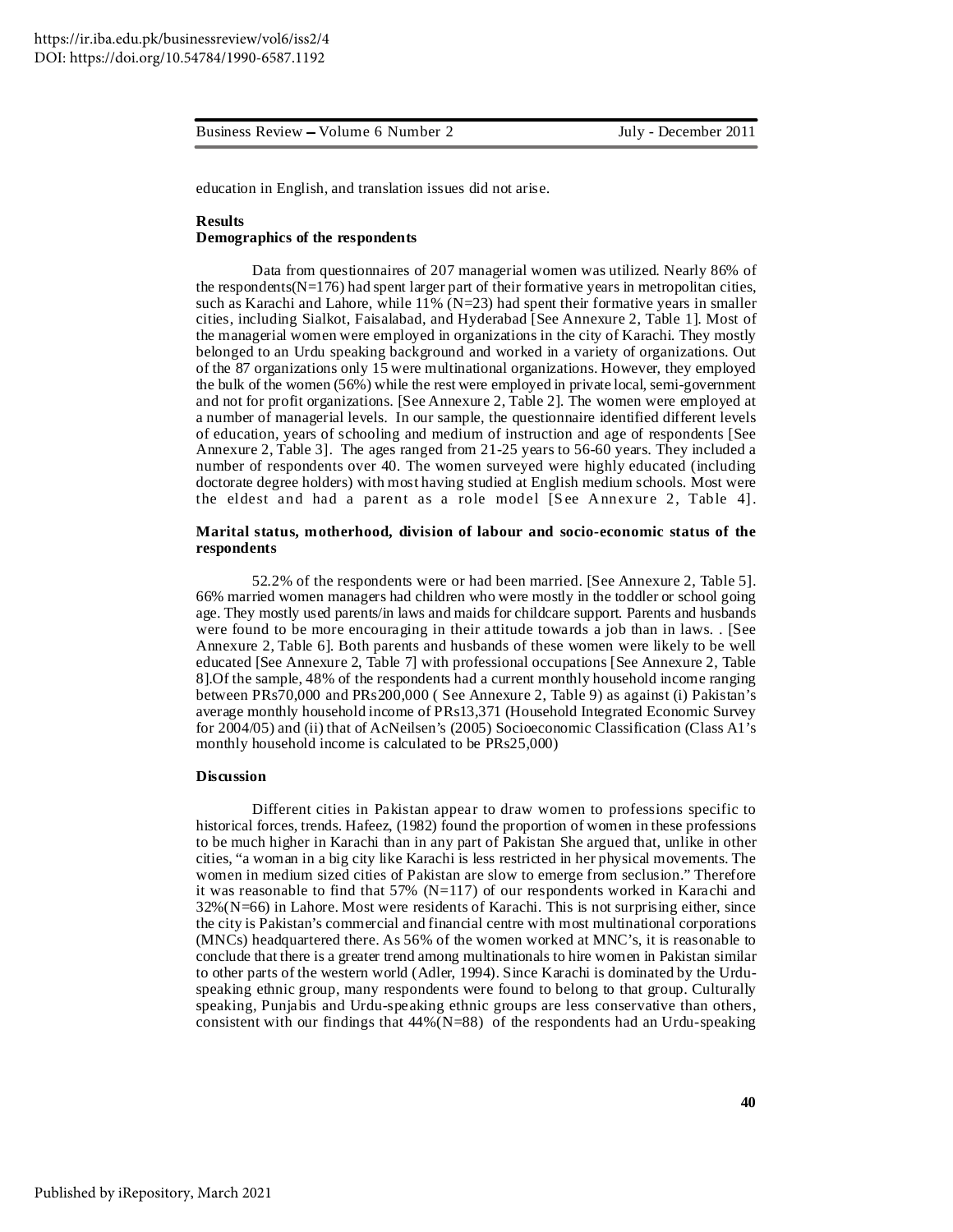background and 34%(N=69), a Punjabi background.

None of the respondents had less than a Bachelor's degree, while 84% had a Master's degree or higher. The age group of women under 30 achieved more Master's and/or professional degrees, with 94% having been educated at English-medium schools.This figure is significant. Pakistan's national language is Urdu, and its two official languages are Urdu and English. The educational system consists of two streams: (i) Urdu-medium (mostly government owned schools), where Urdu is taught as a first language and English taught from Grade VI onward, and (ii) English-medium(mostly privately owned schools), where English is taught from the start. Language planning by various governments have been inconsistent, experimenting with foreign languages such as Persian and Arabic. However, as part of its education reforms, the federal government has now declared that English be taught as a compulsory subject at all public and private schools. Nonetheless, the previous parallel school system has left its impact. According to Schiffman (2006): "English language, in Pakistan is an identity marker, a tool of vertical social mobility, and a means to access prestigious jobs in the country and abroad. Whether pleasant or horrid, it is a rampant reality. Quite a lot has been said about English in Pakistan and some genuine research has solidly established this actuality. Thus, if English is not taught as a compulsory subject from Grade I at all schools, it will create social class differences between English and Urdu medium education. In fact this phenomenon is already well spread and has shown its effects which, in addition to other problems, has resulted in social disharmony." Haeri (2002) also claims that middle class professional Pakistani women "speak English fluently-for most of them it is their first language- and are educated in prestigious English speaking colleges". p.32. In our study, very few of the women employed by the private sector came from Urdumedium backgrounds. Cross tabulations [See Annexure 2, Table 10] revealed some interesting findings, one being that an Urdu-medium background might be a key reason for the lack of progression to senior positions even though these women were highly educated and had been with the organization for a number of years.

Statistics indicate a trend among women entering the managerial workforce as 50% of the sample surveyed included young women between the ages of 21 and 30. This implies that, in general, they would have started work immediately after completing a Master's degree. Of the sample's respondents aged 40 or above, 86% held positions in middle and top management. Of the total sample,  $40\%$  (N=50) were the eldest child in their family. Our findings are consistent with White, et al (1997). A cross tabulation of respondents' level of education and the presence or otherwise of role models[See Annexure 2, Table 10] confirms that women who had achieved a higher level of education had parents as their role models. Parents' attitudes towards their daughters was predominantly positive(Extremely encouraging= 71.6%). Parents' role for women managers in genderatypical jobs was critical to educational achievement (Betz & Fitzgerald 1987, Lemkau 1979). Educational achievement, in turn, builds self-confidence (Rosenberg 1979) while further proving a significant predictor of self-confidence( Respondents perception of "I am a very successful manager" =  $81\%$ ). Women in gender-atypical jobs tend to be more selfconfident than other working women (Bachtold & Werner 1970, Bachtold & Werner 1972, Constantini & Craik 1972, Lemkau 1983), while other studies have found no difference in male and female managers' self-confidence (Aldermann 1987, Bachtold & Werner 1970, Bachtold & Werner 1972, Chusmir, Koberg, & Stecher 1992, Jagacinski 1987, Tharenou & Conroy 1988). My research sample shows managerial women as pre-dominantly self confident.

National statistics indicate a range of 97-99% of married women in the 40 and above age category. Shah's (1986) research also concludes that the Pakistani woman sees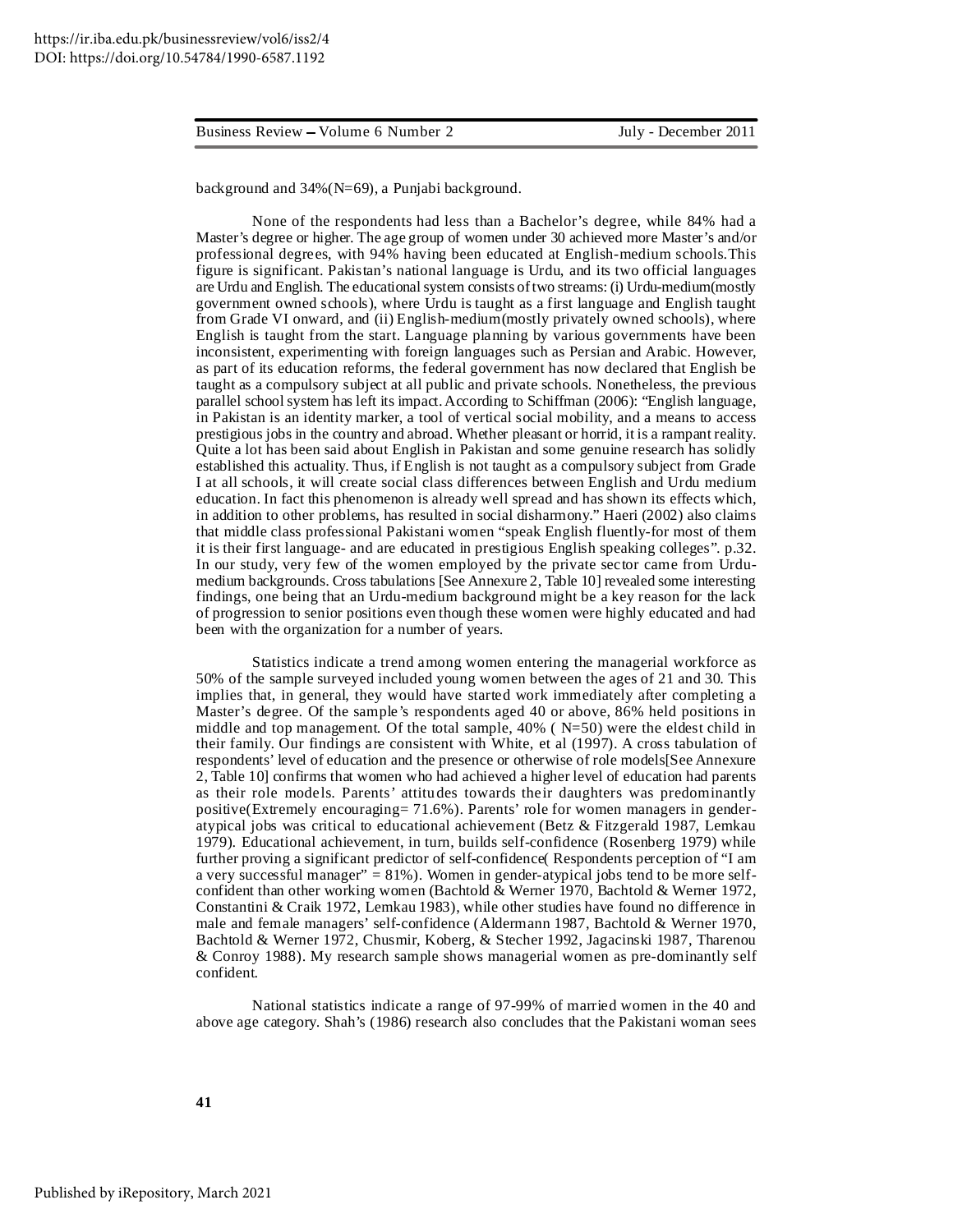her role primarily as that of a parent with girls in Pakistan conditioned to think of marriage as her only purpose in life. Her main asset is her reproductive ability. "….women are forced to remain tied to their fertility and their biological role. …..Although the picture is beginning to change now, this is happening far too slowly." (Hussain, et al 1997). In my survey, the marital rate among these women was low. One of the reasons for this could be that they find it difficult to manage a family life and a career as executive managers. In developed countries, this category of women is 13 times as likely to be single, separated, divorced, or widowed (Parasuraman, et al 1993). In Pakistan, however, most women tend to remain married in keeping with the socialization of their conjugal role (Shah 1986). According to my survey, 35% of the married respondents aged 26-35 and 7% aged 36-45 did not have children. The number of children among those women who did, ranged from 1 to 5. It is interesting to compare the mean number of children born to respondents in the 21- to 30 year age group (mean=1) and to those aged 30 or above (mean=2) with the national statistics, in which the mean of the latter category ranges from 3 to 6.

In my study, women's primary sources of emotional support are parents, husbands, and in-laws who endorse their view of the kin role (Shah 1986). The attitude of women's husbands and in-laws has an important impact and was largely positive(Husband's attitude 'Extremely encouraging'=.54.7%; In-laws attitude 'Extremely encouraging'=37.5%) Like the global managerial women, the Pakistani counterpart relies on domestic help as part of her childcare (20.3%) and household support system (55.3%), reflecting the findings of Sathar & Kazi (1988). However a large number also use parents ( 18.4%) and in-laws( 11.6%) as child care.

Most of the women in our survey belonged to a higher social class. Their husbands' occupation and level of education afforded status to married women, while fathers' occupation and level of education afforded status to unmarried women. Among respondents' fathers, 84.7% had at least a Bachelor's degree, 35% included professionals (accountants, doctors, engineers, lawyers, or architects) 20% owned small, medium, or large businesses, 12.2% were employed by the private sector, and 24% were in governmentservice (either employed by government agencies or the armed forces). Among respondents'mothers, 60.5% had at least a Bachelor's degree, 75% were homemakers, 15% held fulltime jobs, and 10%, parttime jobs. Significantly, respondents under 30 had parents who were more highly educated than those of women over 40, and also had professional occupations. Of the respondents' husbands, 96% had at least a Bachelor's degree or higher, with occupations ranging from professionals (75.9%) to business owners and employees in the private or public sector. This is in keeping with Sathar & Kazi (1988).

Heidrick and Stuggles (1986), in a study conducted in the United States, found that the typical corporate officer was a 44-year-old white protestant woman, married, and childless. She would have had one or more mentors, was likely to have earned an advanced degree, and was greatly satisfied with her career progress and job. However, her professional achievements had come at a high personal cost: decisions on whether or not to marry and/or have children, successful marriage, effectiveness as a parent, and social/personal relationships.

According to my study, the profile of the average professional woman manager in 2004 was as follows: she was likely to live and work in a metropolitan city--probably Karachi--was the eldest child in an Urdu-speaking family, was employed by an MNC, highly educated, fluent in English, and roughly 30-35 years of age. There is a high probability that, if married, she had one or two school-going children. She was likely to belong to a high social class and her monthly household income was above PRs70,000. She depended primarily on domestic help to provide household and childcare. Her husband was a well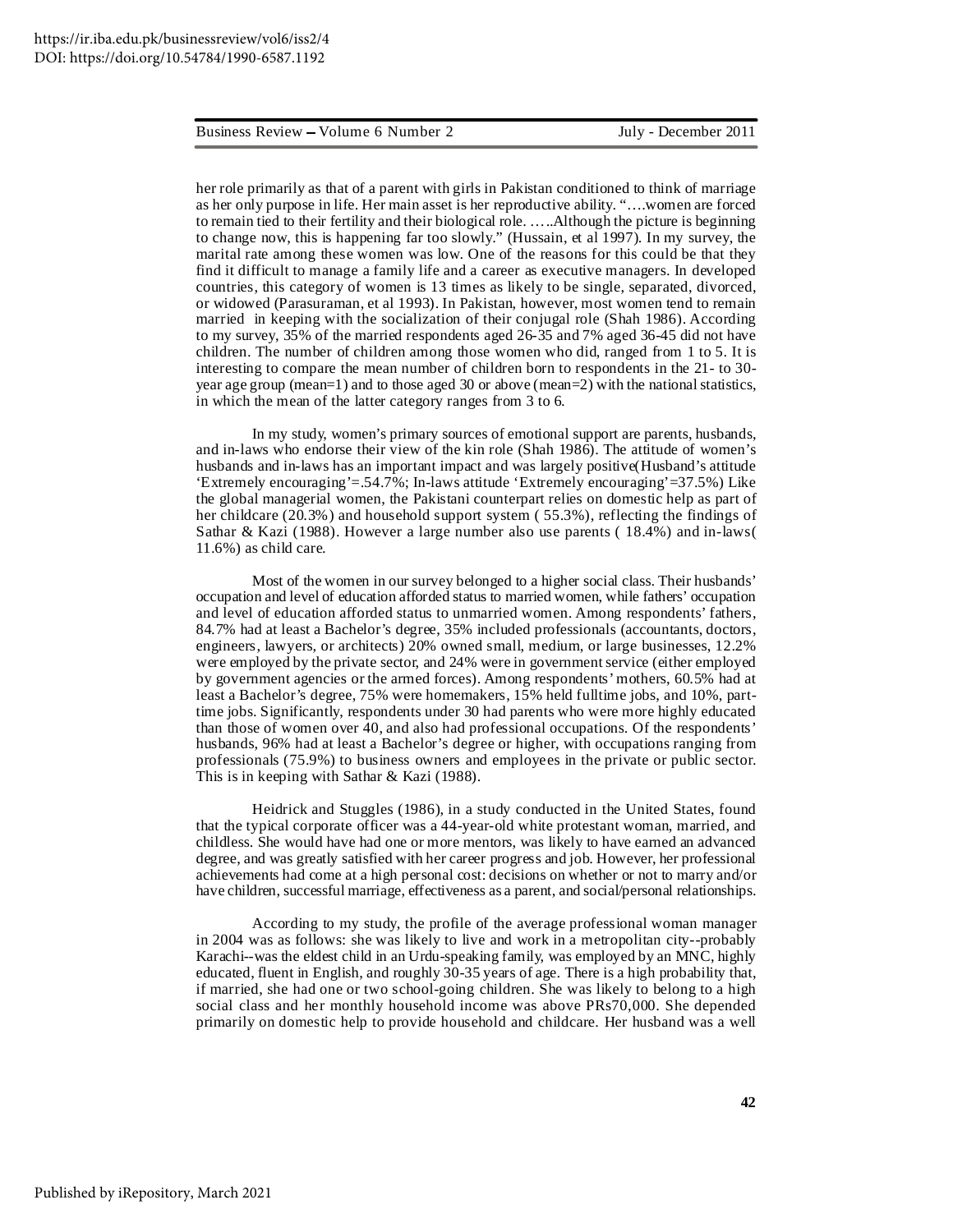| Business Review – Volume 6 Number 2 |  |  |  |  |  |
|-------------------------------------|--|--|--|--|--|
|-------------------------------------|--|--|--|--|--|

educated professional. Both her husband and in-laws were supportive of her role as a working woman, but the driving force behind her career seemed to come from her parents. Of the respondents, 50% identified one or other parent as a role model. Both parents were well educated and the father most likely to be a professional or government employee.

The socio-demographic profile of professional women has thus not changed drastically between 1988 and 2004. Nor does it seem that the Pakistani woman manager- unlike her western counterpart--pays a high price for her career costing terms of personal/family commitments. The Pakistani woman professional manager in the private sector seems to have the "best of both worlds" in socioeconomic and cultural environment that most people in the developing world would label difficult.As Haeri (2002) states, "Pakistani professional women have to reconcile their careers' with their culture's demand regarding their duties as wives and mothers". p 407.

A question that this study raises is that does this imply that women from the lowermiddle class will be unable to go as far as women from a higher socioeconomic income group? The key lies in "the fluent English-medium, highly educated" woman. If urban parents, especially fathers--as women's main role models--ensure that their daughters attend English-medium schools, gain fluency in the language, and achieve professional managerial degrees, the chances of rising to a managerial-level position, no matter what their social background, increases. This is not a prediction dictated by social needs, but in fact by the laws of demand and supply. The global managerial job market requires that prospective managers have the right educational qualifications and the ability to communicate globally. At an international level, English happens to be the most widely used language in the workplace. The basic requirements for both men and women wishing to enter managerial levels in Pakistan are essentially the same. Logically, supply should be based on the requirements of demand. Given the global economic situation and rising inflationary pressures, Pakistani society is likely to be forced to accept more women in the workplace. However, the difference between working women in general and women in managerial positions--who have the chance of crossing middle-management boundaries in Pakistan's private sector organizations--will be the deliberate choice of school-level education in English followed by higher education. Here, the onus is either on the government to provide English-medium education for all, creating a level playing field for all its citizens, or on parents to pay the price of an expensive education for their daughters at an English-medium school.

#### **Limitations of the study and conclusions**

The study's primary limitation is that the sample used is too small. That said, the relatively small number of women managers in Pakistan allows our sample to be considered representative of the total population. Secondly, public sector organizations and those organizations were women could be owner/managers was excluded. The results of this study might give a skewed and unrealistic picture of Pakistani women in general. However, women in Pakistan find themselves at different levels of emancipation that vary with the nature of the communities in which they live and the level of urbanization or industrialization of these communities (Hafeez 1982). The profile of the average woman manager in the private sector might well differ from that of her counterpart in the public sector, from women working in offices, factories, or farms, and even from that of the average homemaker. This gives rise to the possibility of further research of managerial women in the public sector and longitudinal studies of women in both sectors.

This study should firstly lay to restsome of the stereotypes associated with Pakistani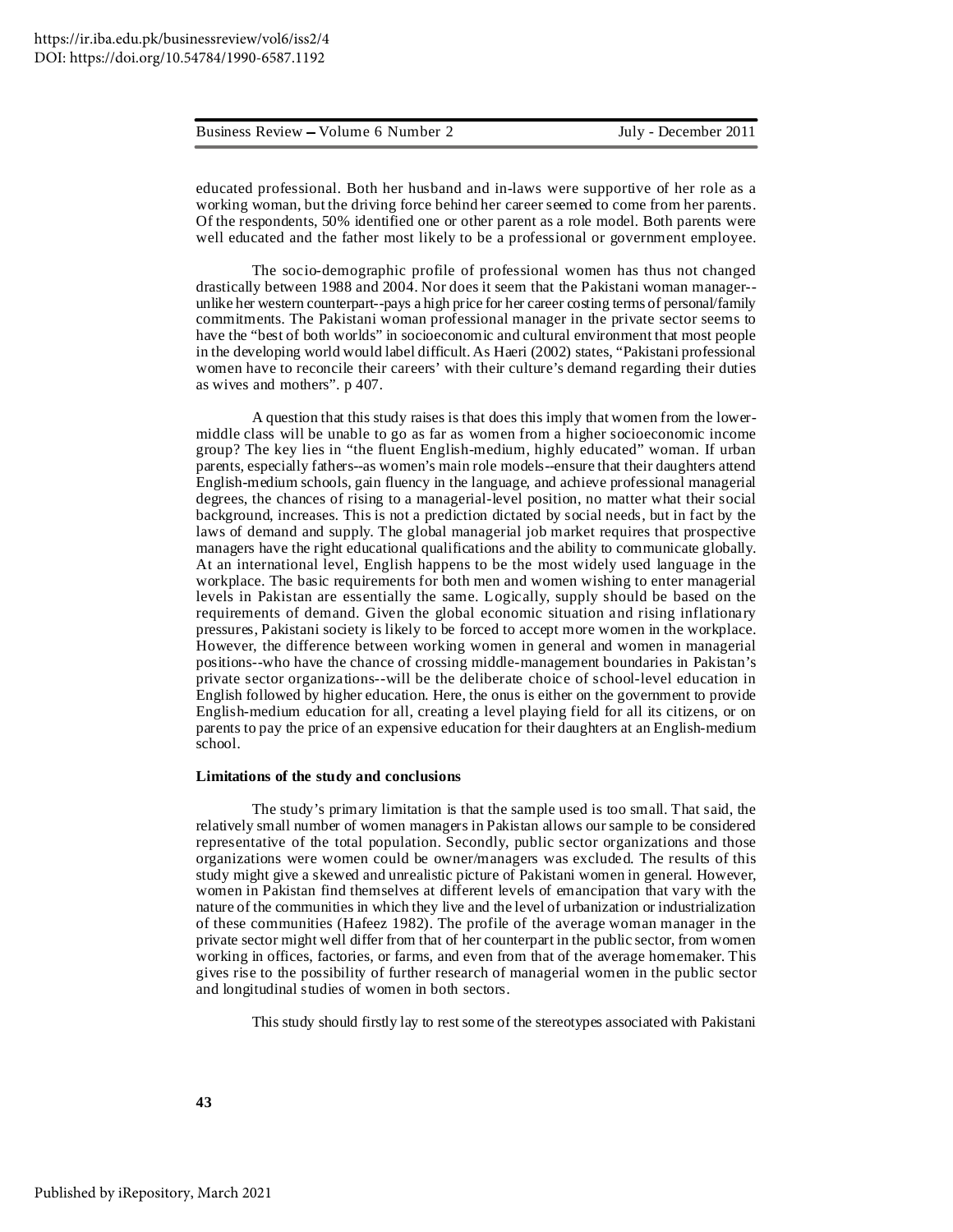women, one of them being that women in managerial positions necessarily quit their jobs after having had children. A significant number with young children continue to pursue their careers, whatever the myriad of underlying reasons, thereby proving empirically what they can do.

Secondly, as argued by Mirza (1997), the managerial profession appears to remain the domain of the "westernized upper-middle class woman" while the "average" office worker comes from the "lower-middle class." Mirza (1997) predicts that the "rapid integration of lower-middle class women into the urban labour market is very likely to shake the existing gender order of society." Keeping women out of the labour market has been a status symbol of the conservative section of Pakistanisociety, whose world is symbolised by the "segregation of the life worlds of men and women." However, worsening economic conditions mean that these women are reorienting their educational priorities towards market-oriented education, which is thought to open doors to well-paying jobs. These include secretarial and technical office jobs (draftspersons, computer operators, and designers, etc.). This trend is reflected in the Labour Force Survey for 2003/4, which shows that the proportion of women in this occupational group is higher than that of men.

#### **References**

Abdulla, I.A. (1996). Attitudes towards Women in the Arabian Gulf Region. *Women in Management Review*, 11(1), 29-39.

AcNielsen Pakistan: Socio-Economic Classification (2005). AcNielson Pakistan.

Adler, N.J. (1994). Competitive Frontiers: Women Managing across Borders. *Journal of Management Development,* 13(2), 24-41.

Adler, N. J. (1993). Competitive frontiers: Women Managers in the Triad. *International Studies of Management and Organization,* 23, 3-23.

Aldermann, P.K. (1987). Occupational complexity, control, and personal income. *Journal of Applied Psychology,* 72, 529-537.

Akhter, Humaira (1988-90). *Study on women factory workers of Karachi, Lahore, Multan and Faisalabad.* PILER (Pakistan Institute of Lahore Education And Research).

Alban-Metcalfe, B.M.(1987). Male and female managers: An analysis of biographical and self-concept data. *Work and Stress*, 1, 207-219.

Anderson, E., and Leslie, L.(1991). Coping with employment and family stress: Employment arrangement and gender differences. *Sex Roles*, 24, 223-237.

Bachtold, L.M.,and Werner, E.E.(1970). Personality profiles of gifted women. *American Psychologist,* 25, 234-243.

Bachtold, L.M.,and Werner, E.E. (1972). Personality profiles of women scientists. *Perceptual and Motor Skills,* 36, 391-396.

Baehr, M. and Williams,G. (1968). Prediction of sales success from factorially determined dimensions of personal background data. *Journal of Applied Psychology*, 52, 98-103.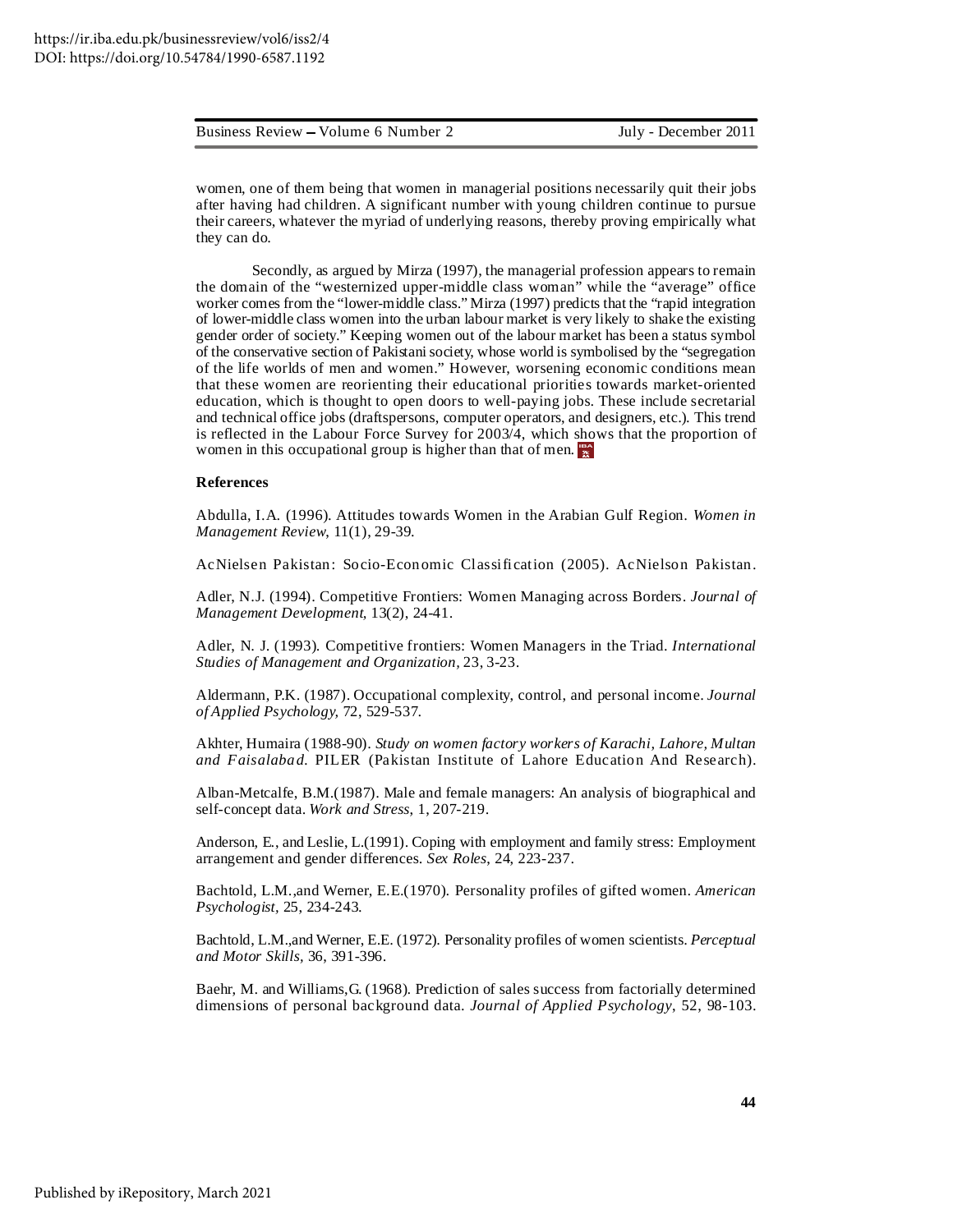Bailyn, L. (1990). *Women in the work force: questions for high commitment organizations.* Unpublished paper, August 13.

Barnett, R.C. and Baruch, G.K.(1985). Women's involvement in multiple roles and psychological distress. *Journal of Personality and Social Psychology,* 49(1), 135-145.

Beatty, Carol A.(1996). The Stress of managerial and professional women: Is the price too high? *Journal of Organizational Behavior*, 17, 233-251

Bedeian, A. G., Mossholder, K. and Touliatos, J. (1986). Individual Propensities for emotional supportiveness within a dual career context: Work and Non work reactions. *International Journal of Manpower,* 7(4), 7-12.

Betz, N.E. and Fitzgerald, L.F. (1987). *The Career Psychology of Women.* New York, Academic Press, NY

Blau, G. (1985). Relationship of extrinsic, intrinsic, and demographic predictors to various types of withdrawal behaviours. *Journal of Applied Psychology*, 70, 442-450.

Boardman, S.K., Harrington, C. and Horowitz, S. (1987). Successful women: a psychological investigation of family class and education origins. In: *Women's Career Development* (pp. 66-85). Sage Publications.

Bull, P.E. (1975). *New Zealand Salesmen and the bio-data blank.* Unpublished manuscript, University of Waikato, New Zealand.

Bull, P.E. (1976). *A bio-data form for vocational guidance.* Unpublished manuscript, University of Waikato, New Zealand.

Burke, R.& and Mckeen, C. (1993). Career priority patterns among managerial and professional women. *Applied Psychology: An International Review*, 42, 341-352.

Burlin, F.(1976). The relationship of parental education and maternal work and occupational aspirations in adolescent females. *Journal of Vocational Behaviour*, 9, 99-106.

Carter, H and Glick, P. (1970). *Marriage and Divorce: A Social and Economic Study*. Cambridge, MA: Harvard University Press.

Chen, S. X. (1985). Wu Chenhua: and Yah Lingfang. Nianqing Zhuyue [Young and Excellency].*Women's Magazine* (Funu Zhazhi), 13-34.

Cheng,W., and Lung-Li L. (1993). Women Managers in Taiwan. *Int. Studies Of Mgt. & Org,* 23(4), 65-86. M.E.

Chusmir, L.H., Koberg, C,S., and Stecher, M.D. (1992). Self-confidence of manager in work and social situations. *Sex Roles*, 26, 495-512.

Cleary, P.D. (1987). Gender differences in stress related-disorders. In: Barnett, R., Biener, L.and Baruch, G. (Eds) *Gender and Stres*s (pp. 39-72). New York: The Free Press.

Cole, N. ( 1988). Behind every woman, still a man? *Director,* 42(2), 86-91.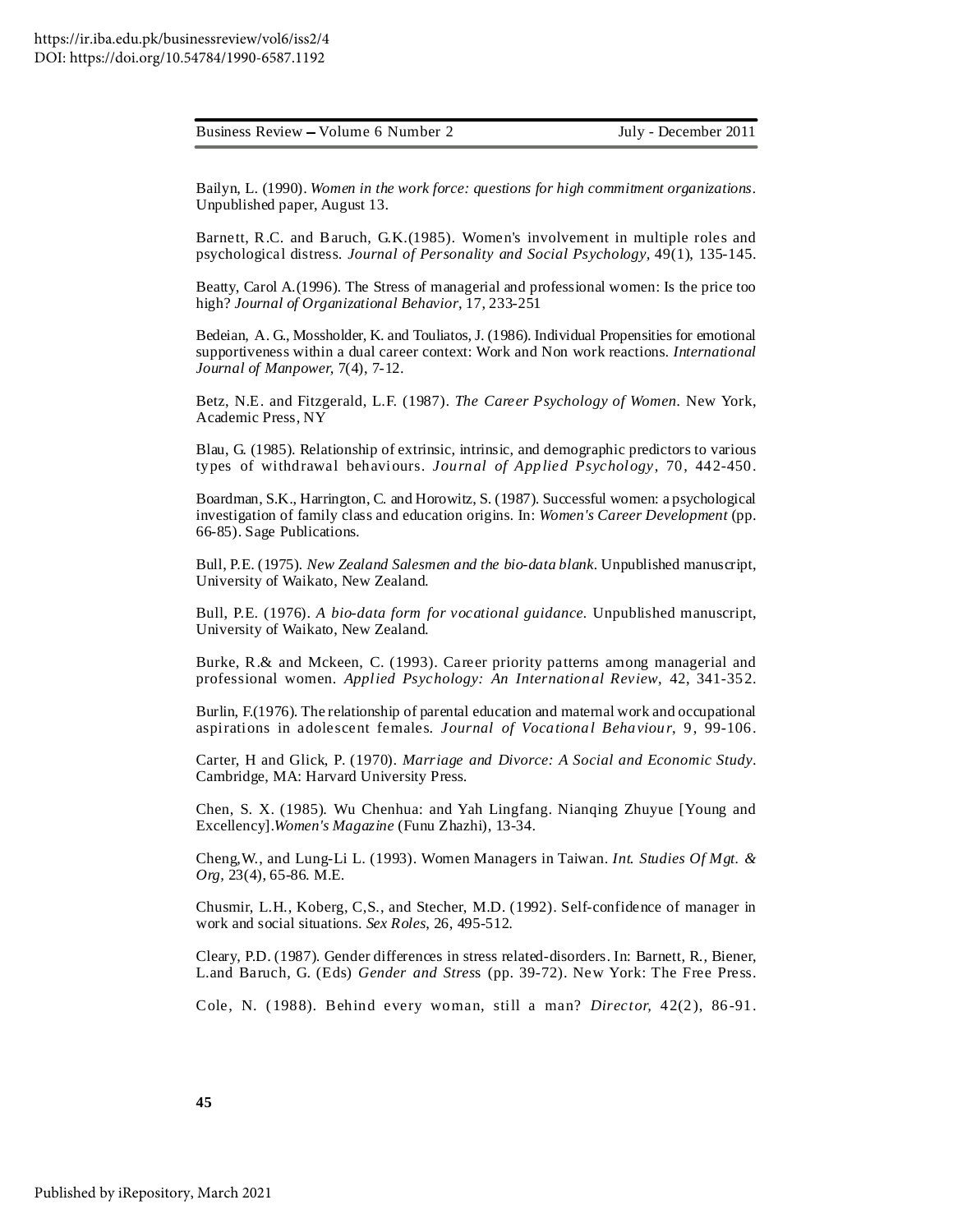Constantini, E., and Craik, K. H. (1972). Women as politician. *Journal of Social Issues*, 28, 217-236.

Davidson, M.J and Cooper, C.L (1983). *Stress and the Woman Manager*, Martin Robertson, Oxford

Davidson, M. and Cooper, C. (1987). Executive Women under Pressure. *International Review of Applied Psychology,* 35, 301-326.

Duehr, E. and Bono, J. (2006). Men, Women, And Managers: Are Stereotypes Finally Changing? *Personnel Psychology*, 59, 815-846.

Etzion, D. (1987). Burning out in management: a comparison of women and men in matched organizational positions. *Israel Social Science Research,* 5(1) (2), 147-163.

Felmlee, D.H. (1984). The dynamics of women's job mobility. *Work And Occupation*, 11, 259-281

Gati, I., Osipow, S.H., and Givon, M. (1995). Gender differences in career decision-making: The content and structure of preferences. *Journal of Counseling Psychology,* 42, 204-216.

Geller, P.A., and Hobfoll, S.E. (1994). Gender differences in job stress, tedium, and social support in the workplace. *Journal of Social and Personal Relationships*, 11, 555-572.

Gilson, E. and Kane, S. (1987). *Unnecessary Choices: The Hidden Life of the Executive Women*, William Morrow and Co. Inc., New York.

Gomez, F. (1985). Why women must make a choice between business and home life. *International Management*, 40(7), 52.

Government of Pakistan.(2003). *An enquiry Report on the Status of Women Employment in Public Sector Organizations,*

National Commission on the Status of Women.Islamabad. Pakistan.

Gutek, B., Stromberg, A., and Larwood, L. (1988). *Women and Work.* Newbury Park, NY: Sage

Hafeez, Sabeeha, (1982). *Metropolitan Women in Pakistan*: Karachi: Royal Book Company

Haeri, Shahla. (2002*). No Shame For The Sun: Lives of Professional Pakistani Women.* Oxford University Press.

Hall, D.T., and Rabinowitz, S. (1977). Caught up in work. *Wharton Magazine*, 2(1), 19- 25.

Hall, D.T., and Mansfield, R. (1975). Relationships of age and seniority with career variables of engineers and scientists. *Journal of Applied Psychology*, 60, 201-210.

Haller, M. and Rosenmayr, L. (1971). The Pluri-dimensionality of work commitment. *Human Relations,* 24, 501-518.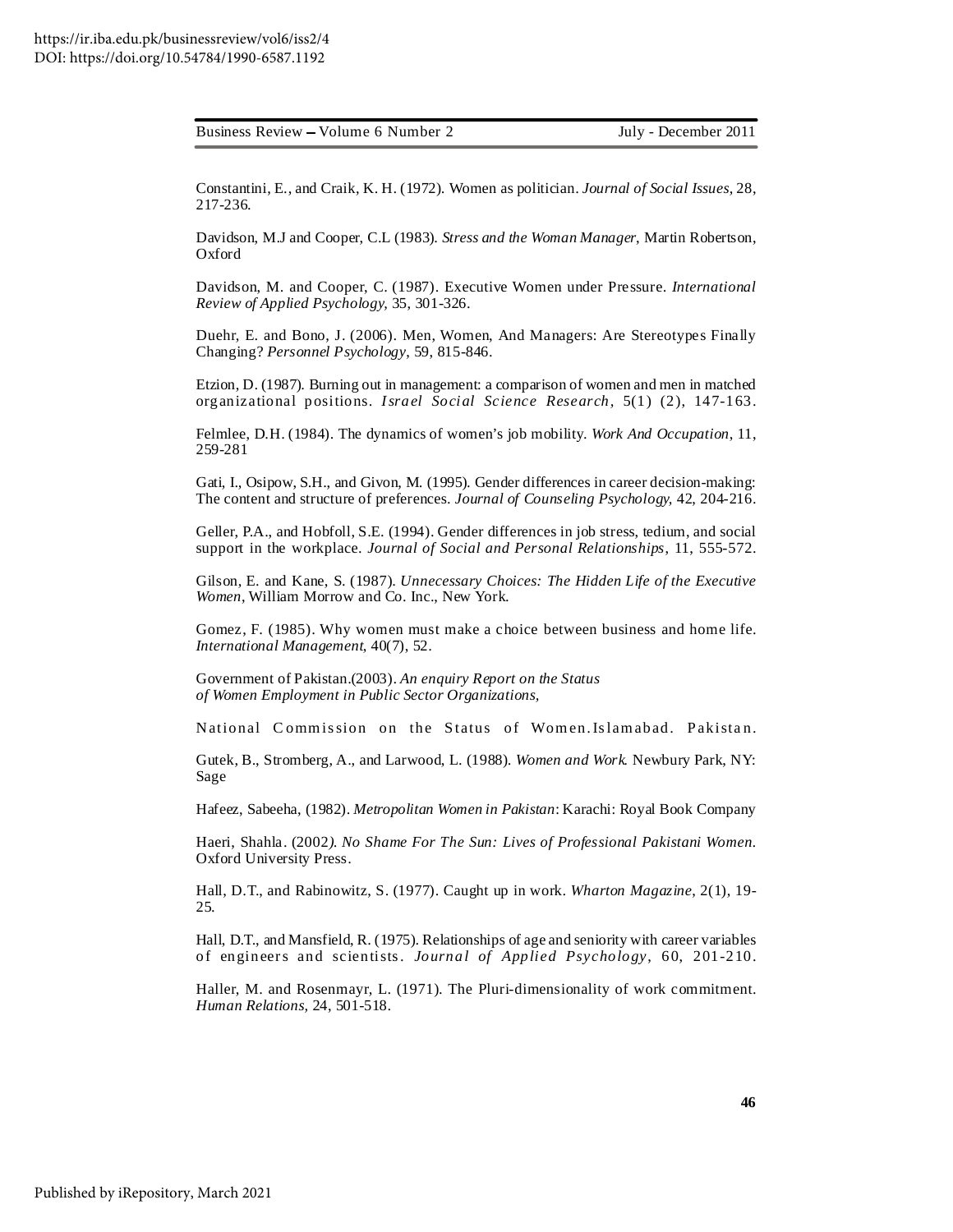Harold F.S. (2006) Pakistan: Policy Repairs: English and Urdu: South Asian Languages and Linguistics Net.

Harpaz, I., and Fu, X. (1997). Work centrality in Germany, Israel, Japan, and the United States. *Cross-Cultural Research,* 31(3), 171-200.

Heidrick and Stuggles Inc, (1986). *The Corporate Women Officer*. Chicago, Heidrick and Stuggles Inc

Hennig, M., and Jardim, A.(1997). *The Managerial Women*. New York: Anchor/Doubleday

Household Integrated Economic Survey of Pakistan is available at HYPERLINK " http://www.statpak .gov.pk/de pts/f bs/statistics/hies 0102/hies 0102. html " ht tp:/ /www.st atp ak. go v. pk /de pts/f bs/sta tisti cs/hi es 010 2/hi es 010 2. html

Howard, J.H. (1984). Sociocultural patterns of stress in a Canadian organization. Working paper 84-02, School of Business Administration, University of Western Ontario,London, Ontario

Hussain, N., Mumtaz, S. and Saigol, R.(Ed), (1997). *Engendering The Nation-Stat(*Vol. 1). Simorgh.

Human Development Report (Data 2005) UNDP available at HYPERLINK "http://hdrstats.undp.org/countries/country\_fact\_sheets/cty\_fs\_PAK.html" http://hdrstats.undp.org/countries/country\_fact\_sheets/cty\_fs\_PAK.html

Human Development Report (Data 2008) UNDP available at http://hdrstats.undp.org/indicators/272.html

International Labour Organization, 2004. *Breaking through the glass ceiling. Women in Management. Update, 2004.*International Labour Office, Geneva.

Izraeli, D. N. (2001). Women's Movement into Management in Israel. *Int. Studies of Mgt. & Org.*, 76-107.

Jacobs, J. A. (1992). Women's Entry into Management: Trends in Earnings, Authority, and Values among Salaried Managers. *Administrative Science Quarterly*. 37, 282-301, Cornell University.

Jagacinski, C.M. (1987). Androgyny in a male-dominated field. *Sex Roles*, 17, 529-546.

Jick, T. and Mitz, L. (1985). Sex differences in work stress. *Academy of Management Review*,10 (3), 408-420.

Johnson, J.C. and Dunnette, M.D. (1968). Validity and test-retest stability of the Nash managerial effectiveness scale of the revised form of the Strong Vocational Interest Blank. *Personnel Psychology,* 21, 288-293.

Karambayya, R., and Reilly, A. (1992). Dual earner couples: Attitudes and actions in restructuring work for family. *Journal of Organizational Behavior*, 13, 585-601.

Kelly, R.M. (1991). *The Gendered Economy: Work, Careers, Success,* Sage, Newbury Park,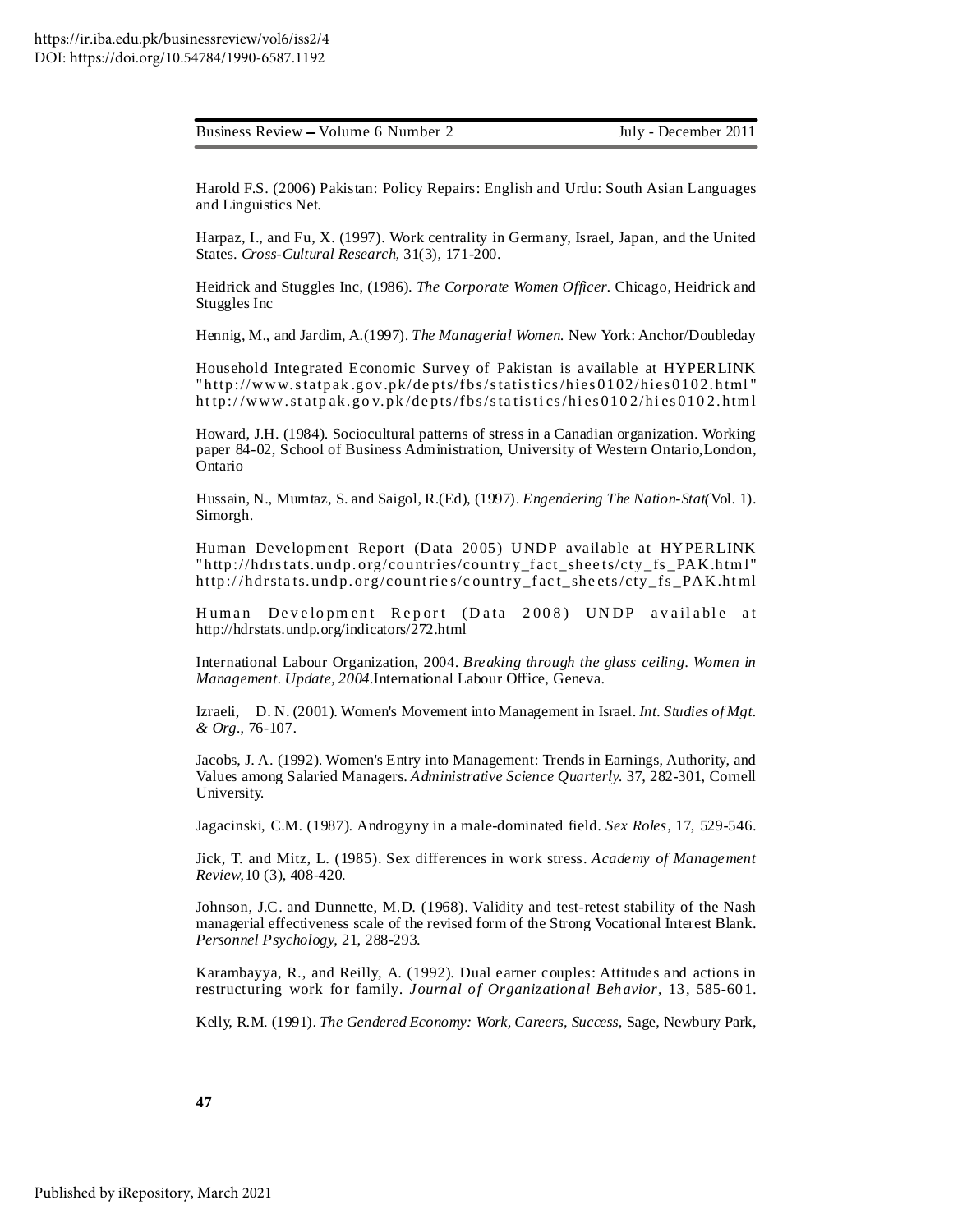CA.

Khan, Nighat. Said. (1989). *Setting The Record Straight,* ASR, (Applied Socio-Economic Research )Lahore.

Labour Force Survey of Pakistan 2005-06 available at HYPERLINK "http://www.statpak.gov.pk/depts/fbs/publications/lfs2005\_06/lfs2005\_06.html " http://www.statpak.gov.pk/depts/f bs/publications/lfs2005\_06/lfs2005\_06.html

Larson, J.H., Butler, M., Wilson, N.M., Medora, L., and Allgood, S. (1994). The effects of gender on career decision problems in young adults. *Journal of Counselling & Development*, 73, 79-84.

Larwood, L., and Gattiker, U. (1987). A comparison of the career paths used by successful Women and Men. In B. Gutek and L Lawood (Eds.), *Women's career development*. Newbury Park, NY: Sage.

Lemkau, J. P. (1979). Personality and Background characteristics of women in male dominated occupations.*P sychology of Women Quarterly*, 4 , 221- 240.

Lemkau, J. P. (1983). Women in male dominated occupations. *Psychology of Women Quarterly*, 8, 44-165.

Levine, E.L., Flory,A. and Ash R.A. (1977). Self-assessment in personnel selection. *Journal of Applied Psychology,* 62, 428-435.

Lundburg, U., Mardberg, B., and Frankenhauser, M. (1994). The total workload of male and female white collar workers as related to age, occupational level, and number of children. *Scandinavian Journal of Psychology*, 35, 315-327.

Mahoney, T.A., Jerdee, T. H. and Nash, A. N. (1964). *The Identification Of Managerial Potentials.* Dubuque, Iowa: W.C. Brown.

Marshall, M., Jones, C. (1990). Childbearing sequence and the career development of women administrators in higher education. *Journal of College Student Development*, 31, 521-537.

Miree, C.E., and Frieze, I.H. (1999). Children and Careers: A Longitudinal study of the impact of young children on critical career outcomes of MBAs [1]. (Master of Business Administration). *Sex Roles: A Journal of research*, 41, 787-808.

Mirza, J. (2002). *Between Chadoor and the Market* (pp. 179-233). Pakistan: Oxford University Press.

Mumtaz, K. and Shaheed, F. (1987). *Women of Pakistan. Two step forward,one step back.* Pakistan: Vanguard books Pvt Ltd.

Mussen, P.H., Conger, J.J. and Kagan, J. (1979). *Child Development and Personality*, New York: Harper Row.

Nash, A.N. (1965). Vocational interests of effective managers: A review of the literature. *Personal Psycholog*y, 18, 21-37.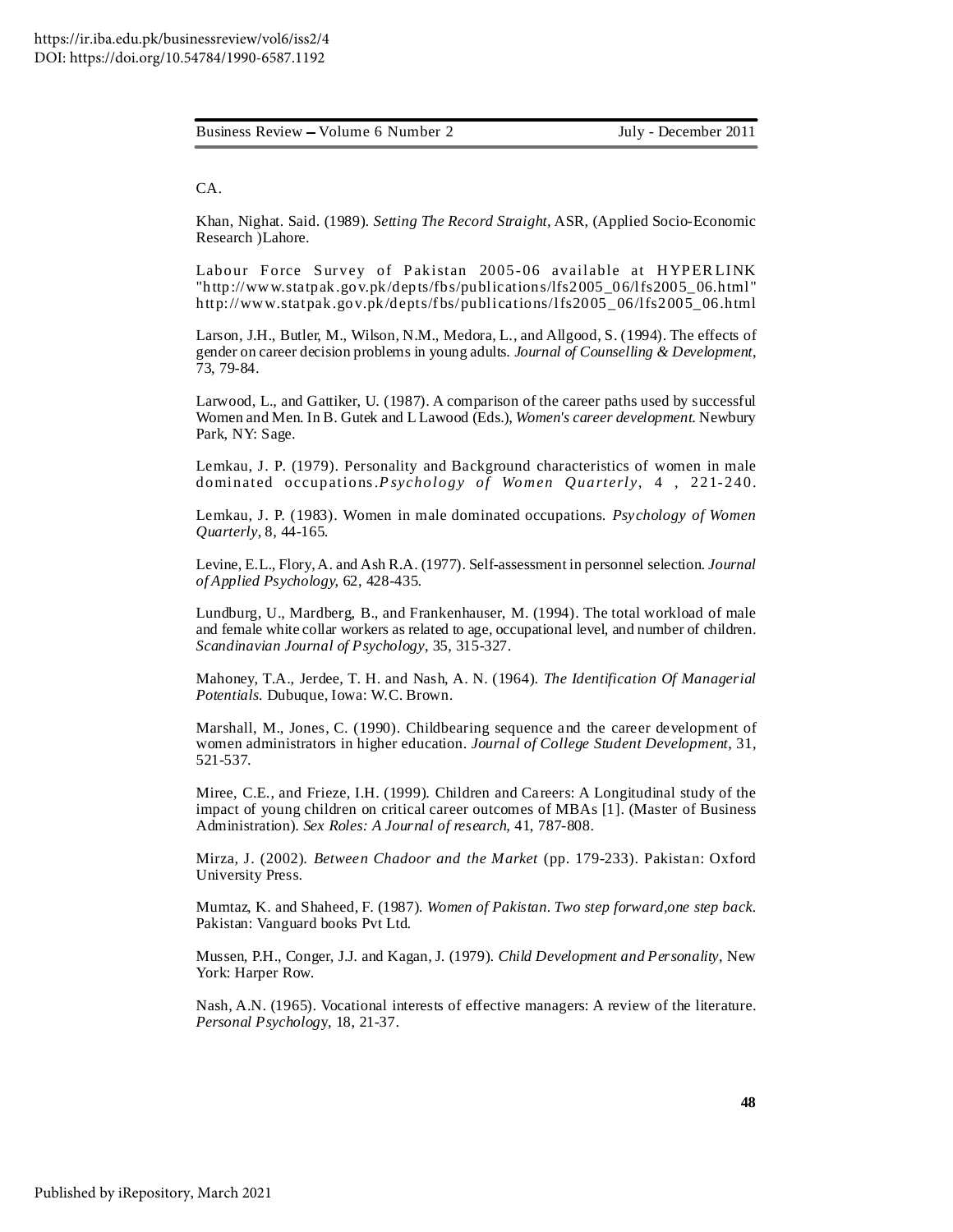| Business Review – Volume 6 Number 2 |  |  |
|-------------------------------------|--|--|
|                                     |  |  |

Nath, D. (2000). Gently Shattering the Glass Ceiling: Experience of Indian Women Managers. *Women in Management Review*.15(1), 44- 55.

Nieva, V., and Gutek, B. (1981). *Women and Work. A Psychological Perspective*. New York: Praeger.

Olson, J., and Frieze, I.H. and Detlefsen, E. (1990). Having it all? Combining work and family in a male and female profession. *Sex Roles*, 23, 515-533.

Paisey, C., and Paisey, N. (1995). Career development of female chartered accountants in Scotland. *International Journal of Career Management*, 7, 19-25.

Pakistan Social and Living Standards Measurement Survey, 2004-05. Available at HYPERLINK "http://www.statpak.gov.pk/depts/fbs/statistics/pslm200405/pslms%202004- 05.pdf"www.statpak.gov.pk/depts/fbs/statistics/pslm200405/pslms%202004-05.pdf Parasuraman, S., and Greenhaus, J (1993). Personal Portrait: The Lifestyle of the Women Manager. In E.G. Fagenson (Ed.), *Women in Management : Trends, Issues and Challenges in Managerial Diversity* (pp. 186-211). Newbury Park, CA: Sage Publications.

Parsons, C.K., and Liden, R.C. (1984). Interviewer perceptions of applicant Qualifications: A multivariate field study of demographic characteristics and non-Verbal cues. *Journal of Applied Psychology*, 69, 557-568

Phillips, S.D., and Imhoff, A.R. (1997). Women and career development: A Decade of Research.*Annual Review Of Psychology*, 48, 31-60.

Piltch, C.A., Walsh, D.C., Mangione, T W., and Jennings, S.E. (1994). Gender, work, and mental distress in an industrial labor force: An expansion of Karasek's job strain model. In G.P.Keita and J .J Hurrell Jr. (Eds.), *Job stress in a changing workforce: investigating gender, diversity, and family issues.* Washington, DC: American Psychological Association.

Pinder, C. and Pinto, P. (1974). Demographical correlates of managerial style. *Personnel Psychology,* 27, 106-110.

Paloma, M.M. (1972). Role conflict and the married professional women. In: Safilions-Rothschild,C. (Ed.) *Toward Sociology of Women,* (pp.187-198). Lexington, Mass: Xerox College Publishing.

Place, H. (1979).A Biographical Profile Of Women In Management. *Journal Of Occupational Psychology,* 52, 267-276.

Pugliesi, K., and Shook, S.L. (1998). Gender, ethnicity, and network characteristics: Variation in social support resources. *Sex Roles,* 38, 215-238.

Ragins, B.R. and Sundstrom, E. (1989). Gender and power in organizations. *Psychological Bulletin,* 105, 51-88.

Rapoport, R., Rapoport, R. N.(1971). Further considerations on the dual career family. *Human Relations*, 24, 519-533.

Rosenberg, M. (1979). *Conceiving the self.* New York: Basic Books.

**49**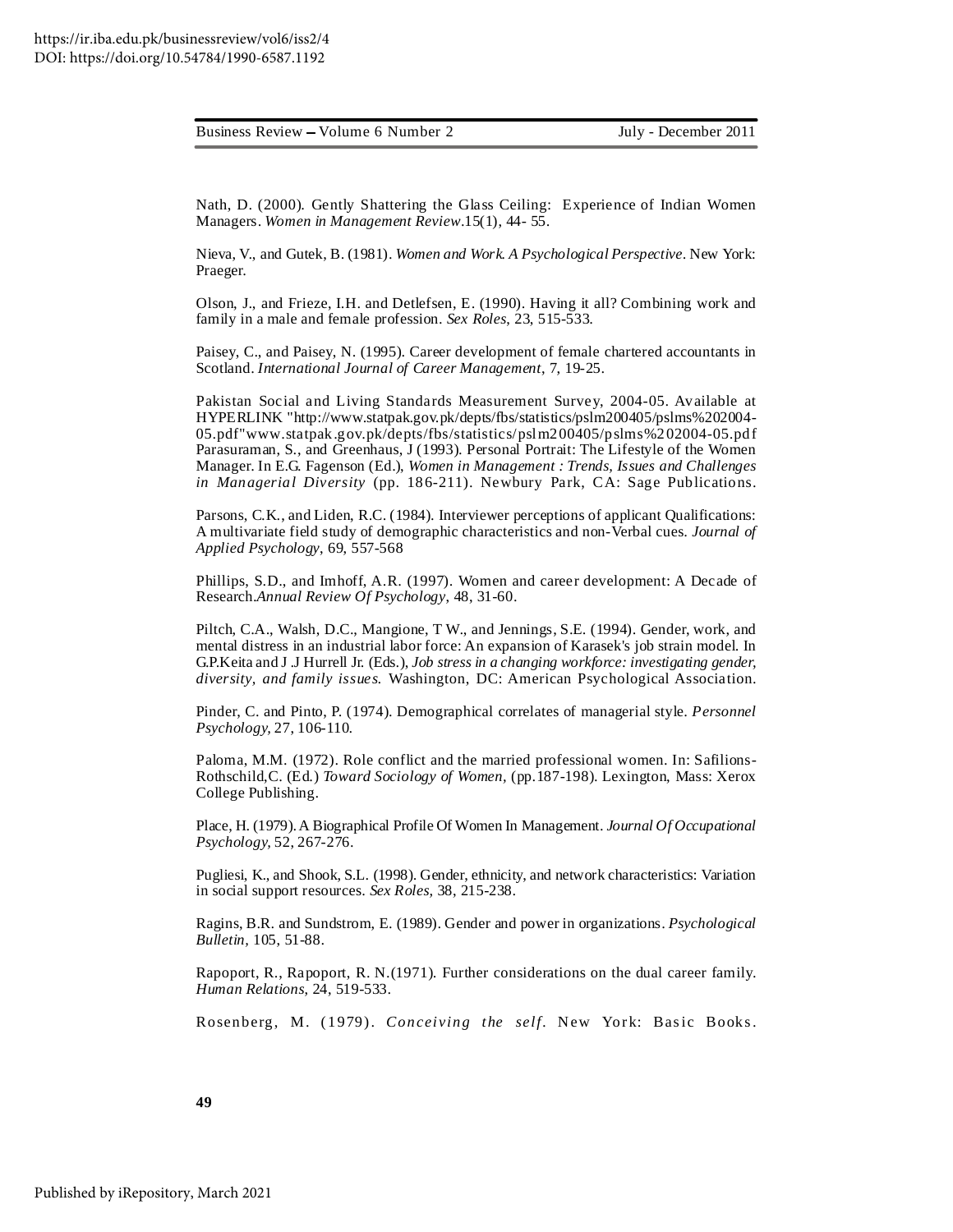Rosin, H., and Korabik, K. (1990). Marital and family correlates of women managers' attrition from organizations. *Journal of Vocational Behaviour*, 37, 104-120.

Roskies, E., and Carrier, S. (1994). Marriage and children for professional women: Asset orliability. In G. Keita, and J. Hurrell (Eds.), *Job Stress in a changing workforce: Investigating gender, diversity and family issues.* (pp. 269-282). Washington DC: American Psychological Association.

Rowney, J.I.A., and Cahoon, A.R. (1990). Individual and organizational characteristics of women in managerial leadership. *Journal of Business Ethics,* 9, 293-316.

Ruggiero, J., and Weston, L. (1988). Work involvement among college-educated women: A methodological extension. *Sex Roles,* 19, 491-507.

Sathar, Zeba.A., and Kazi, S. (1988). *Productive And Reproductive Choices Of Metropolitan Women.* Islamabad, Pakistan: Pakistan Institute Of Development Economics.

Schneer, J. A., and Retiman, F. (1997). The interrupted managerial career path: A longitudinal study of MBAs. *Journal of Vocational Behavior*, 51, 411-434.

Sederer, L., and Seidenberg, R. (1976). Heiress to an empty throne: Ego- ideal problems of contempor ary women. *Conte mpor ar y P sychoanaly sis*, 12, 240- 251.

Sekaran,U. (1985). The paths to mental health: an exploration of husbands and wives in dual-career f amilies. *Journal of Occupational Psychology*, 58(2), 129-137.

Shah, Nasra, M., and Elizabeth, A. B. (1981). *Purdah And Family Planning In Pakistan.*International Family Planning Perspectives, 7 (1), 35-36.

Shah, Nasra M., Alam, I., Awan, A. and Karim. M, (1986). *Pakistani Woman; Socio-Economic and Demographic Profile.* Hawaii: Pakistan Institute of Development Economics Islamabad and East West Population Institute.

Steckler, N.A., and Rosenthal, R. (1985). Sex Differences In Nonverbal And Verbal Communication With Bosses, Peers, And Subordinates. *Journal of Applied Psychology,*70, 157-163.

Steinhoff and Tanaka.(1993). Women Managers In Japan. *Int. Studies of Mgt. & Org.,* 23(2), 25-48.

Stohs, J. (1992). Career patterns and family status of women and men artists. Special section:Work and family Concerns. *Careers Development Quarterly,* 40, 223-233.

Super, D.E. (1960). The biographical inventory as a method of describing adjustment and predicting success. *Bulletin of the International Association of Applied Psychology,* 9, 13- 39.

Tang, Wen-huei. (1988). *Gao Zhiye Chenjiu Funu De Giating Yu Shiye* [The Families and Careers of High Achieving Women]. Master's thesis, Graduate Institute of Sociology, National Taiwan University, Taipei.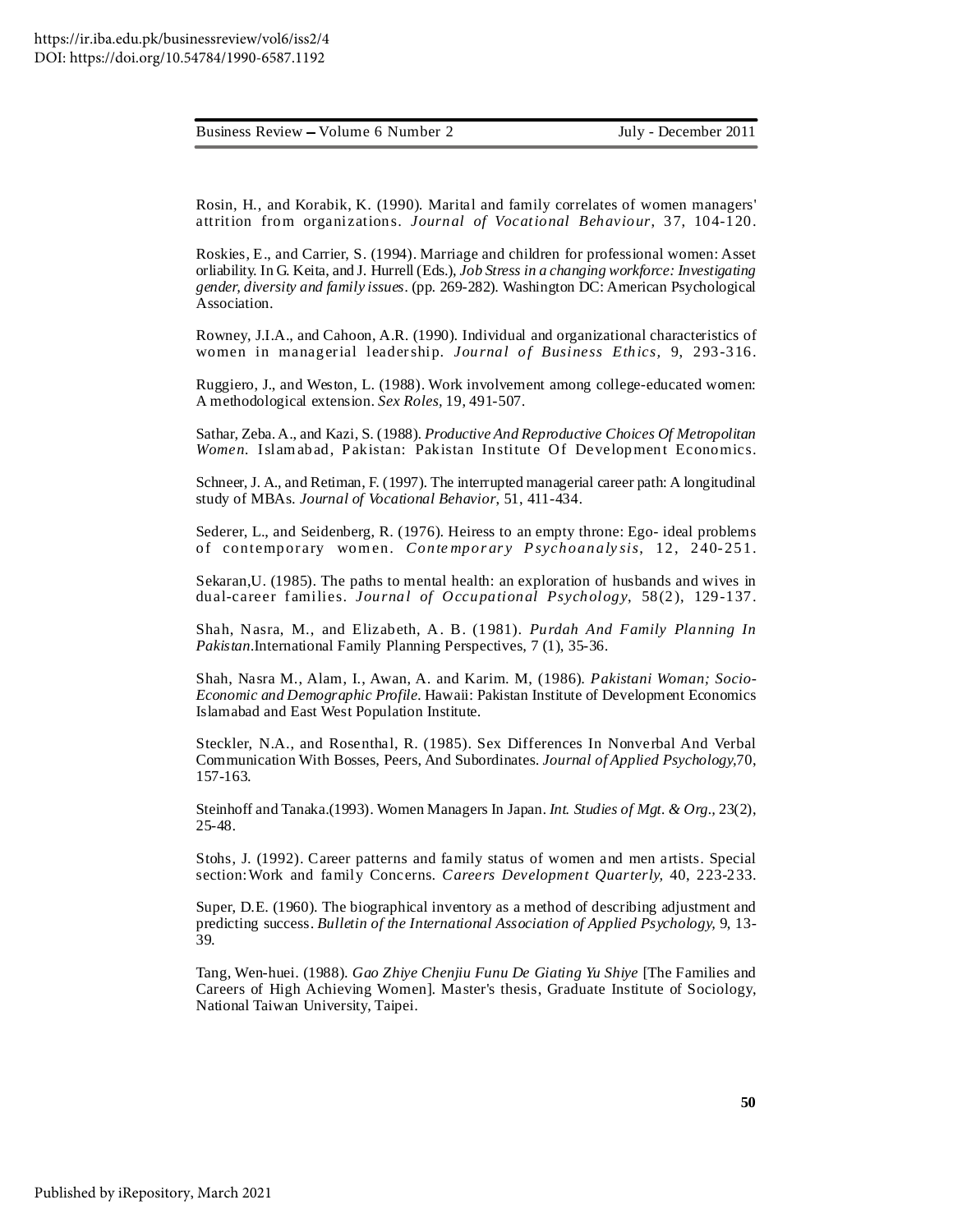Tangri, S.S. (1972). Determinants of occupational role innovation among college women. *Journal of Social Issues,* 28(2), 177-199.

Tharenou, P., and Conroy, D.K. (1988). Opportunities for and barriers to managerial role attainment. In G. Palmer (Ed). *Readings in Australian personnel management* (pp.179-221). Sydney: Macmillan.

Thompson, C., and Blau, G. (1993). Moving beyond traditional predictors of job involvement: Exploring the impact of work-family conflict and overload. *Journal of Social Behavior and Personnel,* 8, 635-646.

Tigey, H., Kiger, G., and Riley, P. (1996). Juggling multiple roles. *Social Science Journal,* 33, 183-191.

Walsh, W.B. and Osipow, O.H. (1983), *Handbook of Vocational Psychology,* (1). Hillsdale, NJ: Lawrence Erlbaum.

White, Barbara. Cox, Charles. Cooper C.L. (1997).A Portrait Of Successful Women.*Women in Management Review,* 12, 27-34.

Wilke, J. (1981). The trend of delayed parenthood. *Journal of Marriage and the Family*, 43, 583-591.

Williams, K., and Alliger, G. (1994). Role stressors, mood spill over and perceptions of work family conflict in employed parents. *Academy of Management Journal*, 37, 837-868.

Wolfson, K.P. (1976). Career development of women. *Journal of Counselling Psychology*, 23, 119-125.

Wright, L and Crockett Tellei, V. (1993). Women In Management In Indonesia. *Int. Studies of Mgt. & Org.,* 23( 4), 19-45.

Zedeck, S., and Cascio, W.F. (1984). Psychological issues in personnel decision. *Annual Review of Psychology*, 35, 461-518.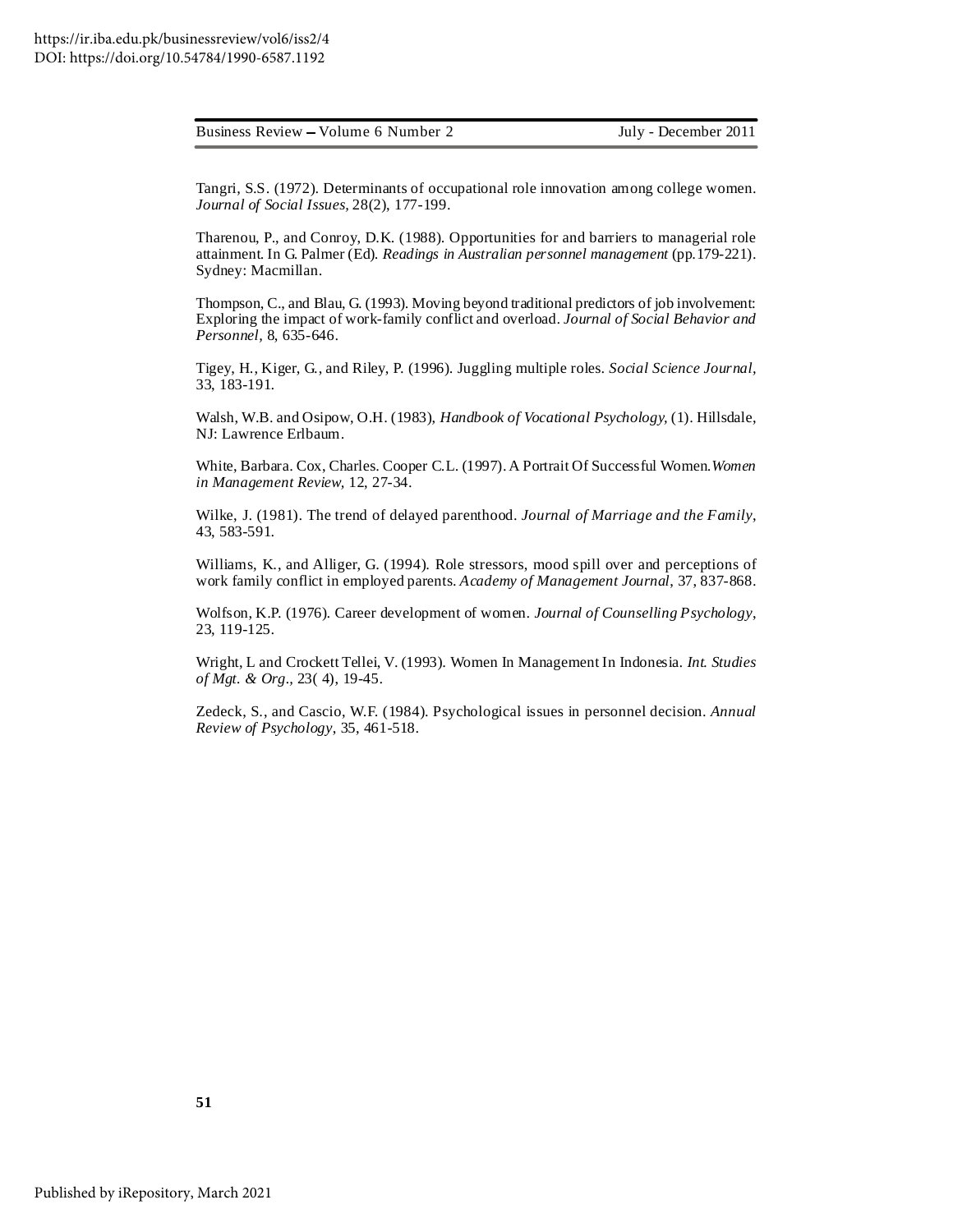|                                   | Business Review – Volume 6 Number 2                                           | July - December 2011                              |
|-----------------------------------|-------------------------------------------------------------------------------|---------------------------------------------------|
| <b>ANNEXURE 1</b>                 | <b>SECTION FOUR (OF QUESTIONNAIRE)</b>                                        |                                                   |
|                                   | This section is about basic demographic data about you and your family.       |                                                   |
| formative years? (Tick only one). | In which of the following localities have you spent most of your development/ |                                                   |
|                                   | Village                                                                       | City (e.g.:Sialkot,                               |
|                                   |                                                                               | Faisalabad, Hyderabad, etc.)                      |
|                                   | Town (Rahim Yar                                                               | Metropolitan Areas                                |
|                                   | Khan, Nowshehra, etc.)                                                        | (i.e.: Karachi, Lahore)                           |
|                                   | What is the city in which you are currently working?                          |                                                   |
|                                   | Karachi                                                                       | Islamabad                                         |
|                                   | Lahore                                                                        | Other.(Specify______)                             |
|                                   | Which one of the following best describes your organization?                  |                                                   |
|                                   | Private Local                                                                 | Semi Government                                   |
|                                   |                                                                               | (such as PIA, WAPDA)                              |
|                                   | Private Multinational                                                         | Non-profit Organization<br>(NGO, CBO, etc.)       |
| schools/colleges?                 | How many years of formal English language education have you received in      | ------------------- (please give number of years) |
|                                   | What was the primary medium of instruction in your school? (Tick one)         |                                                   |
|                                   | Urdu medium                                                                   |                                                   |
|                                   | English medium                                                                |                                                   |
|                                   | Please indicate your highest educational attainment?                          |                                                   |
|                                   | Primary                                                                       | Matric                                            |
|                                   | Intermediate                                                                  |                                                   |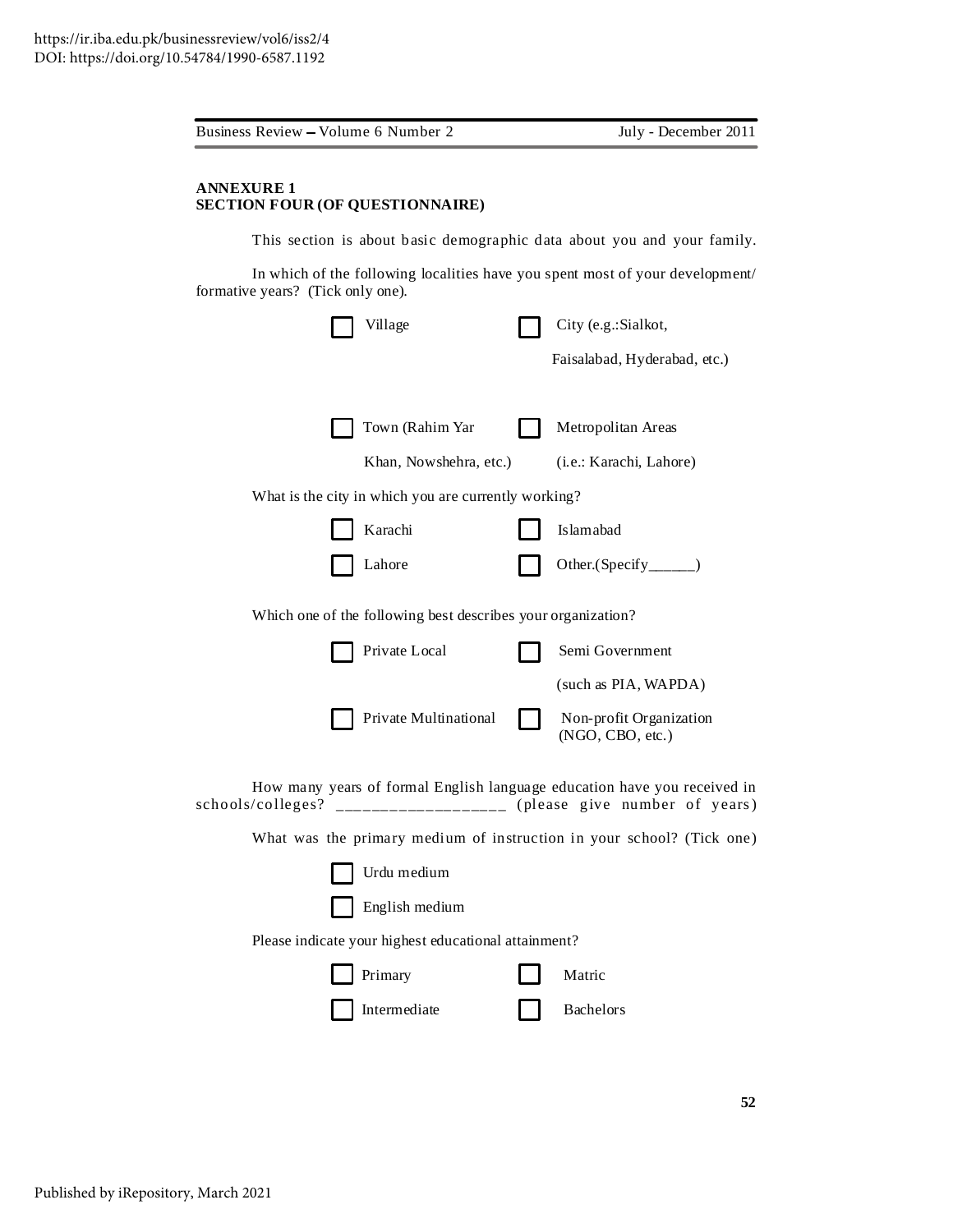| Business Review - Volume 6 Number 2 |                                      | July - December 2011                                                           |
|-------------------------------------|--------------------------------------|--------------------------------------------------------------------------------|
|                                     | Masters<br>Doctorate                 | Professional (MBBS, BSc<br>Engg., CA, etc.)                                    |
|                                     | Please indicate your marital status? |                                                                                |
|                                     | Single                               | Divorced                                                                       |
|                                     | Married                              | Separated                                                                      |
|                                     | Widowed                              |                                                                                |
| years                               |                                      | Please indicate the number of years that you have been married?                |
|                                     | Not applicable                       |                                                                                |
|                                     |                                      | Please indicate the number of children that you have?                          |
|                                     | Not applicable                       |                                                                                |
| number in each category.            |                                      | How many of your children fall in the following categories? Please specify the |
|                                     | Infants/toddlers                     |                                                                                |
|                                     | School going                         |                                                                                |
|                                     | College going                        |                                                                                |
|                                     | Working                              |                                                                                |
|                                     | Not applicable                       |                                                                                |
| many as apply)                      |                                      | Which, if any, of the following child care support system do you use? (Tick as |
|                                     | Maids/Servents                       | Child Care Center                                                              |
|                                     | Own Parents/Sisters                  | <b>Baby Sitters</b>                                                            |
|                                     | In-laws                              | Husband                                                                        |
|                                     | Not applicable                       |                                                                                |
|                                     |                                      |                                                                                |

**53**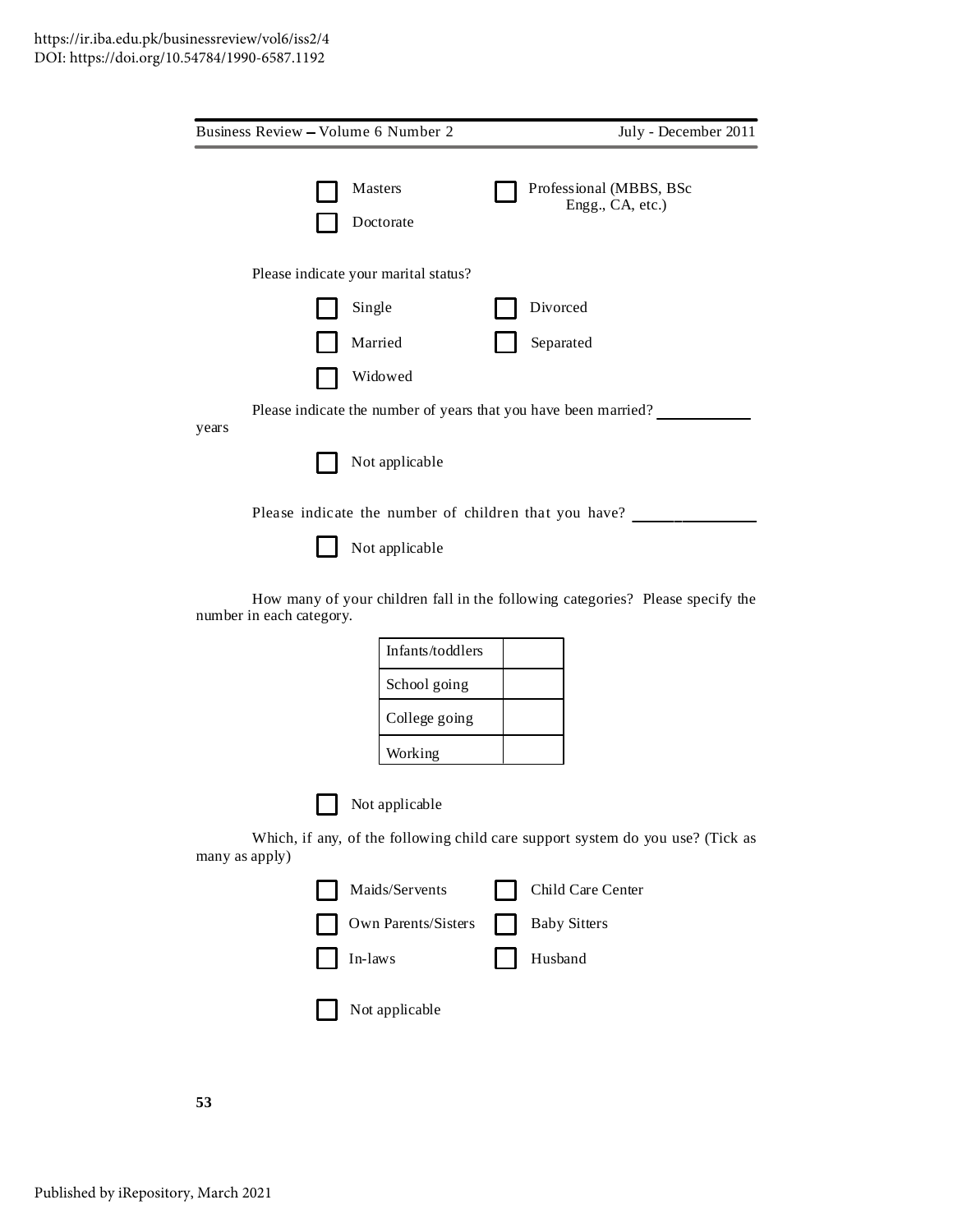| Business Review - Volume 6 Number 2                                                                                                                                                                 | July - December 2011 |
|-----------------------------------------------------------------------------------------------------------------------------------------------------------------------------------------------------|----------------------|
| Which, if any, of the household chores support system do you use? (Tick as many<br>as apply)<br>Maids/Servants                                                                                      | In-laws              |
| Own Parents/Sisters<br>Not applicable                                                                                                                                                               | Husband              |
| Please specify the order of your birth?<br>First in a family of _______<br>Second in a family of __________<br>Fifth in a family of $\frac{1}{\frac{1}{2}}$<br>Other (please specify) $\frac{1}{2}$ |                      |
| Did you have a role model as a child or as a young person?                                                                                                                                          |                      |
| Yes                                                                                                                                                                                                 | N <sub>o</sub>       |
| If yes, please specify what was your relationship with the role model? (e.g., teacher,                                                                                                              |                      |
| Please indicate the highest educational attainment of your father.                                                                                                                                  |                      |
| Illiterate                                                                                                                                                                                          | Primary              |
| Matric                                                                                                                                                                                              | Intermediate         |
| <b>Bachelors</b>                                                                                                                                                                                    | Masters              |
| Professional(MBBS etc)                                                                                                                                                                              | Doctorate            |
| Please indicate the highest educational attainment of your mother.                                                                                                                                  |                      |
| Illiterate                                                                                                                                                                                          | Primary              |
| Matric                                                                                                                                                                                              | Intermediate         |
| <b>Bachelors</b>                                                                                                                                                                                    | Masters              |
| Professional (MBBS etc)                                                                                                                                                                             | Doctorate            |

Please indicate your mother's predominant working status in one of the following categories.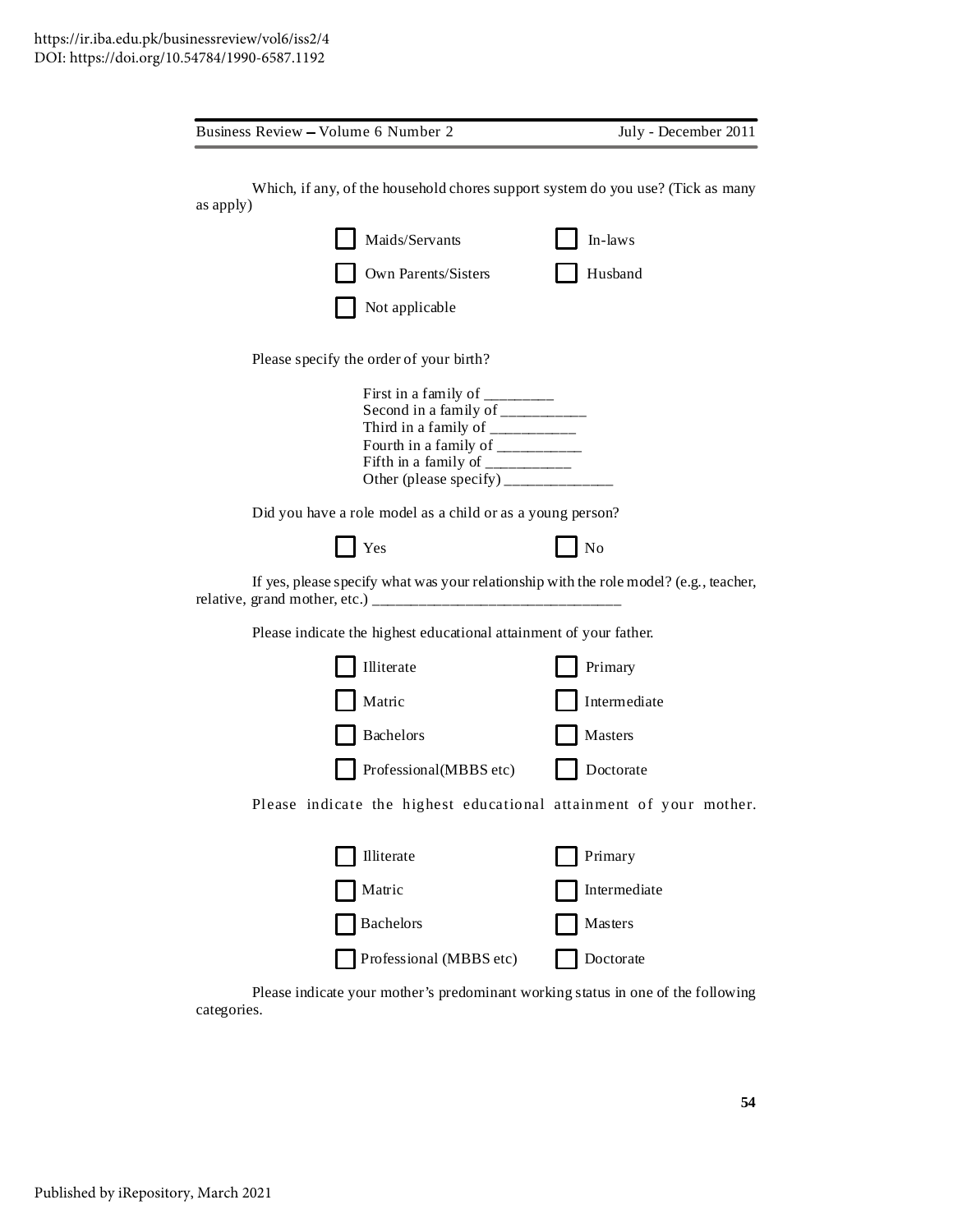|                | Business Review - Volume 6 Number 2                                               |  |                            |                                            |                |  |               | July - December 2011                                                              |  |  |
|----------------|-----------------------------------------------------------------------------------|--|----------------------------|--------------------------------------------|----------------|--|---------------|-----------------------------------------------------------------------------------|--|--|
|                |                                                                                   |  | Housewife<br>Part-time job |                                            |                |  | Full-time job |                                                                                   |  |  |
|                | Please indicate the highest educational attainment of your husband.               |  |                            |                                            |                |  |               |                                                                                   |  |  |
|                |                                                                                   |  | Illiterate                 |                                            |                |  | Primary       |                                                                                   |  |  |
|                |                                                                                   |  | Matric                     |                                            |                |  | Intermediate  |                                                                                   |  |  |
|                |                                                                                   |  | Bachelors                  |                                            |                |  | Masters       |                                                                                   |  |  |
|                |                                                                                   |  |                            | Professional (MBBS,BSc<br>Engg., CA, etc.) |                |  | Doctorate     |                                                                                   |  |  |
|                |                                                                                   |  |                            |                                            |                |  |               |                                                                                   |  |  |
|                |                                                                                   |  |                            |                                            |                |  |               |                                                                                   |  |  |
|                |                                                                                   |  | Not applicable             |                                            |                |  |               |                                                                                   |  |  |
| number below). |                                                                                   |  |                            |                                            |                |  |               | Please indicate your husband's attitude towards your job (circle appropriate      |  |  |
|                | Extremely                                                                         |  |                            |                                            |                |  | Extremely     |                                                                                   |  |  |
|                | Discouraging                                                                      |  |                            |                                            |                |  | Encouraging   |                                                                                   |  |  |
|                | $\mathbf{1}$                                                                      |  | $\overline{2}$             | $\mathfrak{Z}$                             | $\overline{4}$ |  | 5             | 6                                                                                 |  |  |
|                |                                                                                   |  | Not applicable             |                                            |                |  |               |                                                                                   |  |  |
| below).        |                                                                                   |  |                            |                                            |                |  |               | Please indicate your in-laws attitude towards your job (circle appropriate number |  |  |
|                | Extremely                                                                         |  |                            |                                            |                |  | Extremely     |                                                                                   |  |  |
|                | Discouraging                                                                      |  |                            |                                            |                |  | Encouraging   |                                                                                   |  |  |
|                | $\mathbf{1}$                                                                      |  | $\overline{2}$             | 3                                          | $\overline{4}$ |  | 5             | 6                                                                                 |  |  |
|                |                                                                                   |  | Not applicable             |                                            |                |  |               |                                                                                   |  |  |
| below).        | Please indicate your parents attitude towards your job (circle appropriate number |  |                            |                                            |                |  |               |                                                                                   |  |  |
|                | Extremely                                                                         |  |                            |                                            |                |  | Extremely     |                                                                                   |  |  |
|                | Discouraging                                                                      |  |                            |                                            |                |  | Encouraging   |                                                                                   |  |  |
|                |                                                                                   |  |                            |                                            |                |  |               |                                                                                   |  |  |

**55**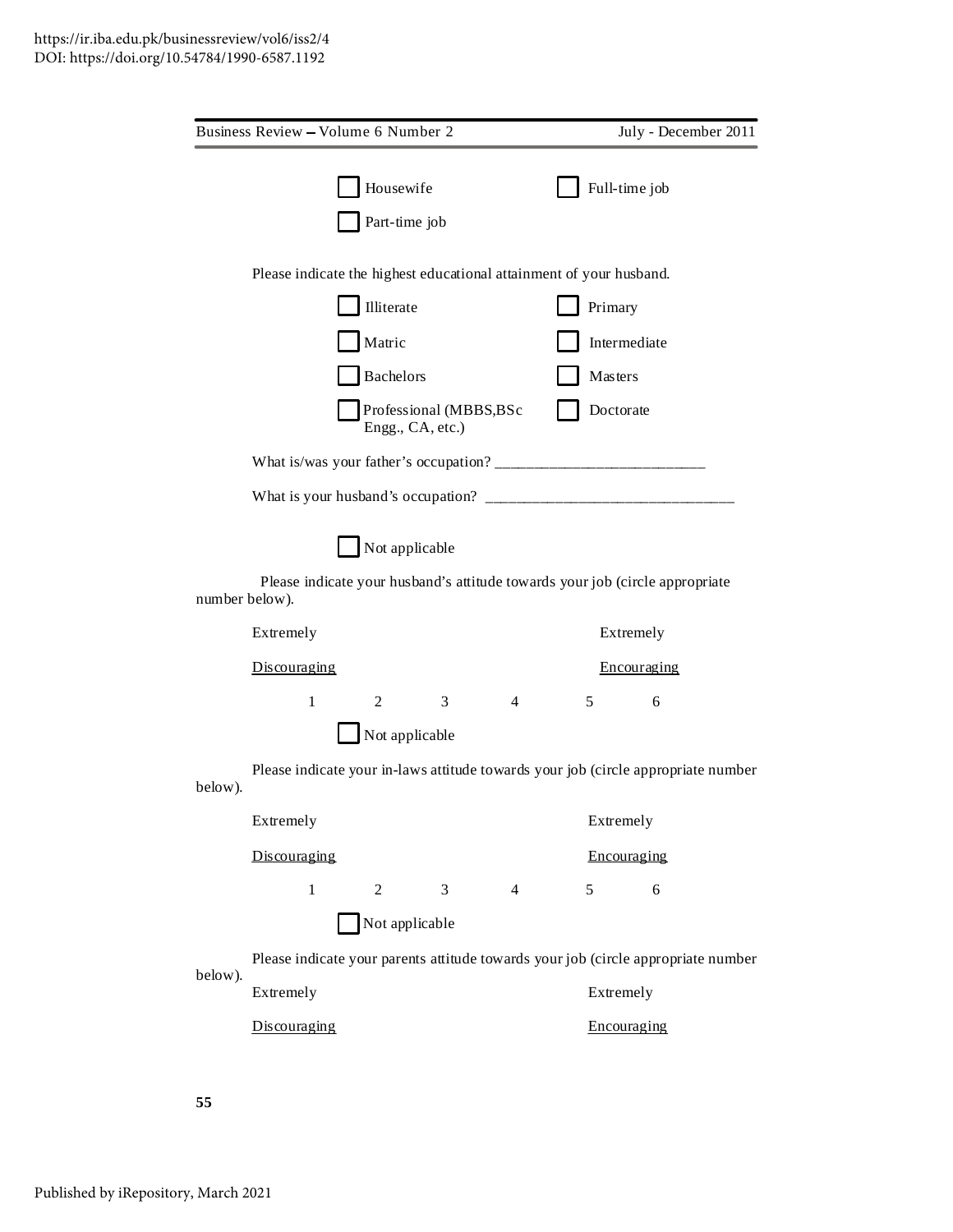|       | Business Review – Volume 6 Number 2                |                               |   |   |           | July - December 2011                                                          |  |
|-------|----------------------------------------------------|-------------------------------|---|---|-----------|-------------------------------------------------------------------------------|--|
|       |                                                    |                               |   |   |           |                                                                               |  |
|       | $\mathbf{1}$                                       | $\overline{c}$                | 3 | 4 | 5         | 6                                                                             |  |
|       |                                                    | Not applicable                |   |   |           |                                                                               |  |
| fall? |                                                    |                               |   |   |           | In which of the following brackets does your current monthly household income |  |
|       |                                                    | Rs 10,000 - 39,999            |   |   |           | Rs 100,000 - 129,999                                                          |  |
|       |                                                    | Rs $40,000 - 69,999$          |   |   |           | Rs 130,000 - 169,999                                                          |  |
|       |                                                    | Rs 70,000 - 99,999            |   |   |           | Rs 170,000 - 199,999                                                          |  |
|       |                                                    | 200,000 or above              |   |   |           |                                                                               |  |
|       | Please indicate your ethnic background?            |                               |   |   |           |                                                                               |  |
|       |                                                    | Urdu speaking                 |   |   | Pashto    |                                                                               |  |
|       |                                                    | Punjabi                       |   |   | Baluchi   |                                                                               |  |
|       |                                                    | Sindhi                        |   |   | Kashmiri  |                                                                               |  |
|       |                                                    | Other (please specify) $_{-}$ |   |   |           |                                                                               |  |
|       | Please indicate the age bracket in which you fall? |                               |   |   |           |                                                                               |  |
|       |                                                    | $21 - 25$                     |   |   | $41 - 45$ |                                                                               |  |
|       |                                                    | $26 - 30$                     |   |   | $46 - 50$ |                                                                               |  |
|       |                                                    | $31 - 35$                     |   |   | $51 - 55$ |                                                                               |  |
|       |                                                    | $36 - 40$                     |   |   | $56 - 60$ |                                                                               |  |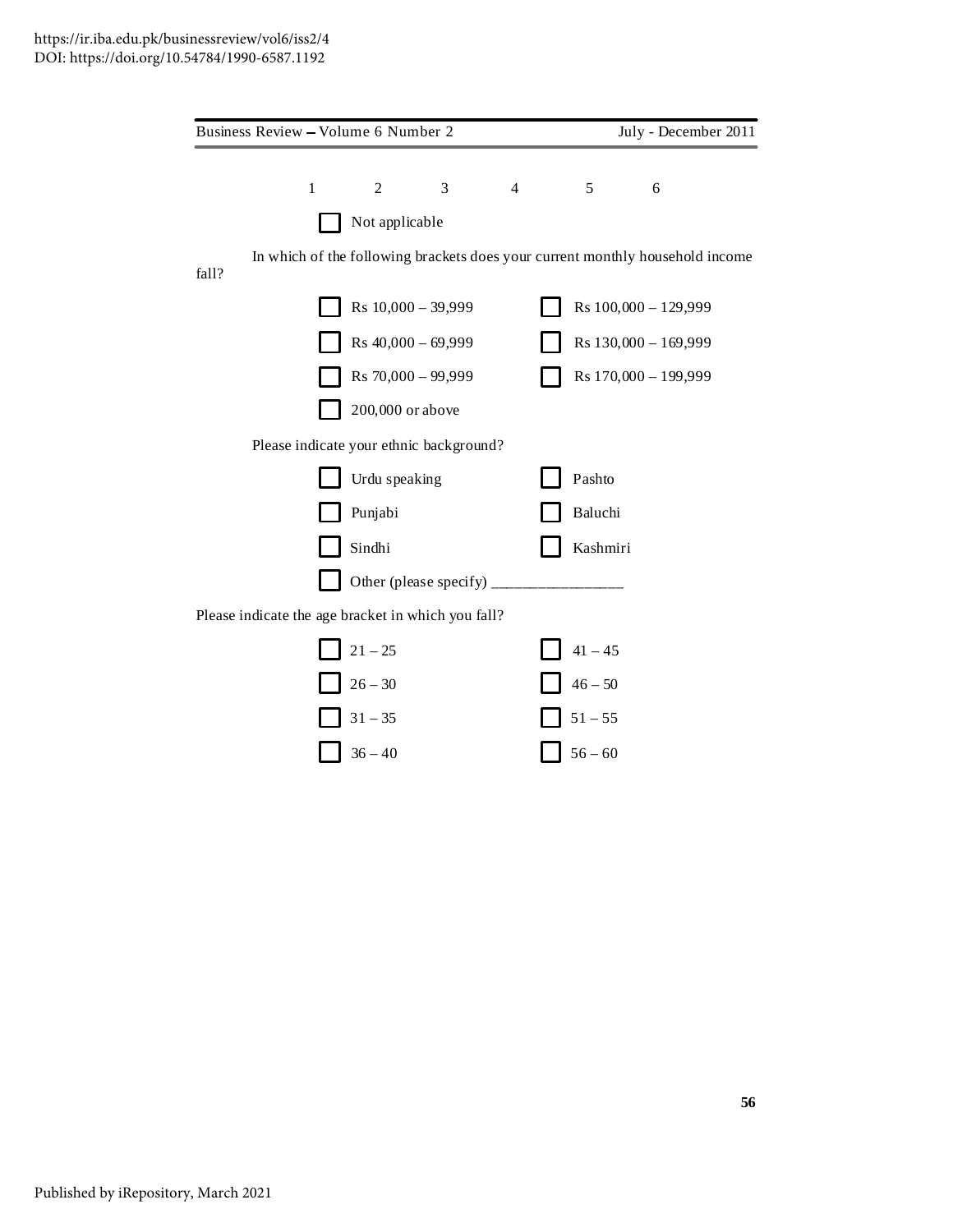July - December 2011

# **ANNEXURE 2**

| Limit background of the sample.                      |                |
|------------------------------------------------------|----------------|
| <b>Spent formative years in following Localities</b> | $\frac{0}{0}$  |
| Village                                              | $\mathbf{1}$   |
| Town                                                 | $\overline{c}$ |
| City                                                 | 11.2           |
| Metropolitan                                         | 85.9           |
| <b>Total</b>                                         | 100            |
| <b>City of Current work</b>                          | $\frac{0}{0}$  |
| Karachi                                              | 57.3           |
| Lahore                                               | 32             |
| Islamabad                                            | 5.3            |
| Hyderabad                                            | 2.9            |
| Others                                               | 2.4            |
| <b>Total</b>                                         | 100            |
| <b>Ethnic Background</b>                             | $\frac{0}{0}$  |
| <b>Urdu Speaking</b>                                 | 44.2           |
| Punjabi                                              | 34.7           |
| Others                                               | 21.1           |

Formative years, City of current work and Ethnic background of the sample.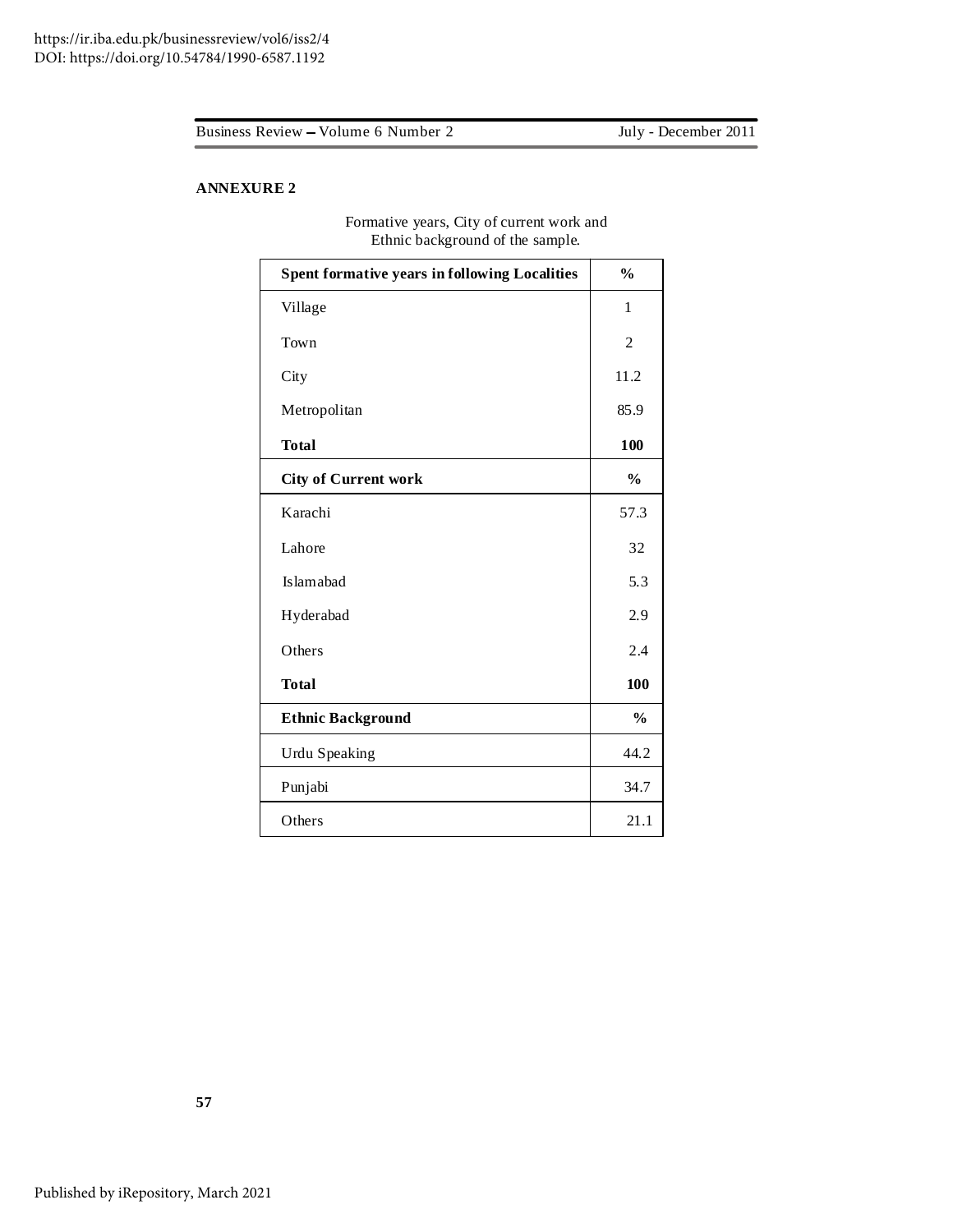https://ir.iba.edu.pk/businessreview/vol6/iss2/4 DOI: https://doi.org/10.54784/1990-6587.1192

| <b>Type of Organization</b>                                                                                                             | $\frac{0}{0}$ |
|-----------------------------------------------------------------------------------------------------------------------------------------|---------------|
| Private local organization                                                                                                              | 24.4          |
| Private multinational company (MNC)                                                                                                     | 56.1          |
| Semi-government organization, e.g.,<br>Pakistan International Airlines (PIA),<br>Water and Power Development<br>Authority (WAPDA), etc. | 16.1          |
| Not-for-profit organization, e.g., non-<br>government organization (NGO),<br>community-based organization (CBO),<br>etc.                | 3.4           |
| <b>Designation</b>                                                                                                                      | $\%$          |
| Officer/management trainee                                                                                                              | 10.3          |
| Assistant manager                                                                                                                       | 32.4          |
| Senior manager/manager/acting<br>vice-president                                                                                         | 42.2.         |
| Deputy general manager/vice-president<br>/senior vice-president                                                                         | 10.8          |
| General manager/executive vice-<br>president/senior executive vice-president                                                            | 4.4           |
| Chief executive officer (CEO)                                                                                                           | 0.0           |

Percentage of women working in a type of organization and managerial levels.

Levels of education, years of schooling medium ofinstruction andAge Characteristics of the sample

| <b>Level of Education</b>                                                  | %    |
|----------------------------------------------------------------------------|------|
| Bachelor's degree                                                          | 16.5 |
| Master's degree                                                            | 55.8 |
| Professional degree (e.g., medical,<br>engineering, or accounting degrees) | 27.7 |
| Doctorate                                                                  | ი 5  |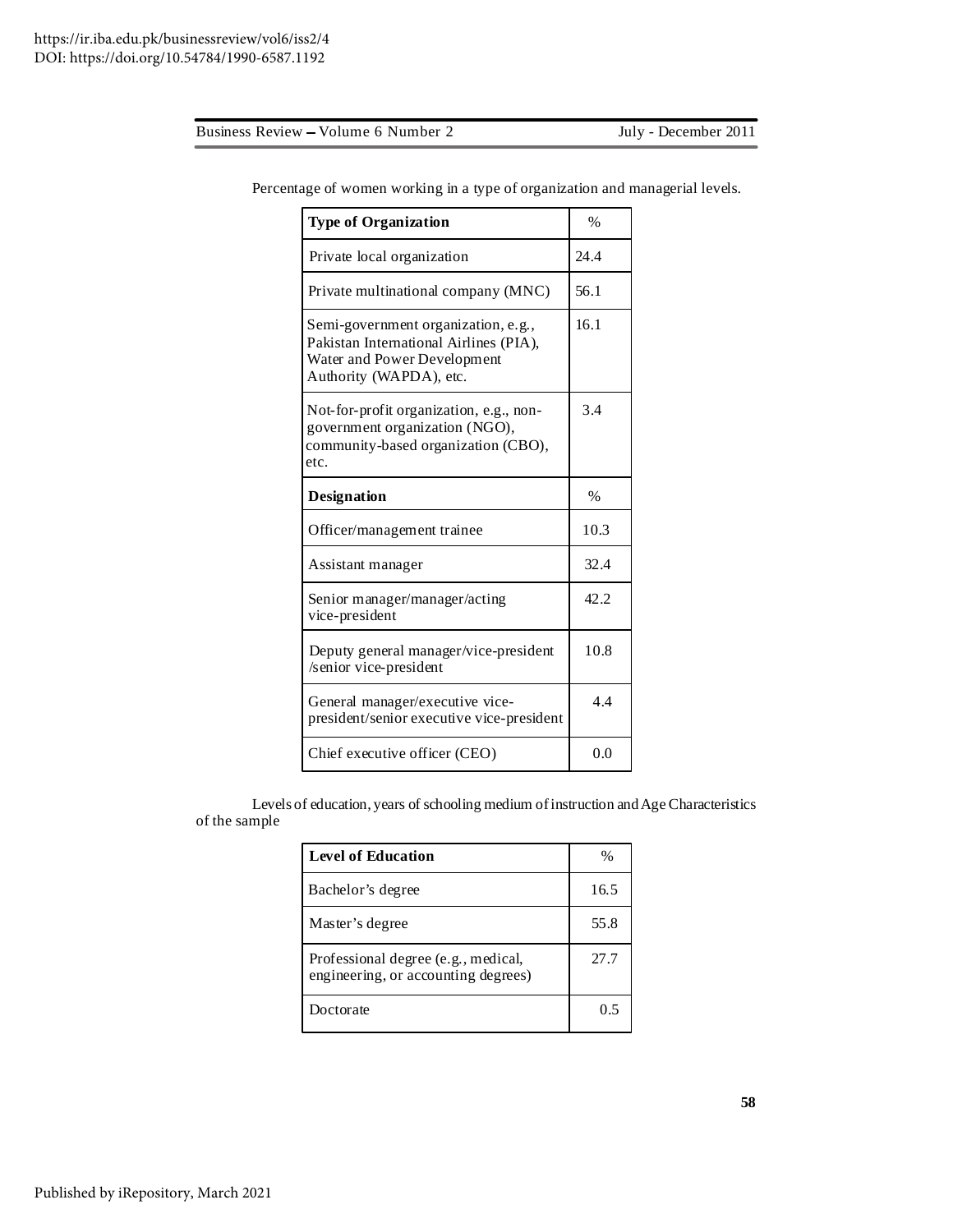| <b>Years of English Schooling</b> | $\%$          |
|-----------------------------------|---------------|
| Less than 14 years                | 24.9          |
| 14 years                          | 16.0          |
| 15 years                          | 5.3           |
| 16 years                          | 34.0          |
| More than 16 years                | 19.8          |
| <b>Medium of Instruction</b>      | $\frac{0}{0}$ |
| Urdu                              | 12.1          |
| English                           | 87.9          |
|                                   |               |
| <b>Age Bracket</b>                | $\%$          |
| $21-25$ years                     | 19.6          |
| 26-30 years                       | 29.4          |
| 31-35 years                       | 18.6          |
| 36-40 years                       | 9.8           |
| 41-45 years                       | 7.8           |
| 46-50 years                       | 6.9           |
| 51-55 years                       | 5.4           |

**Cross tabulation of age and marital status**

| Ages      | 21-30 | $31-40$ | $41 - 50$ | 51-60 |
|-----------|-------|---------|-----------|-------|
| Married % | 30    | 72      | 73        | 75    |
| Single %  | 70    | 28      | 27        | 25    |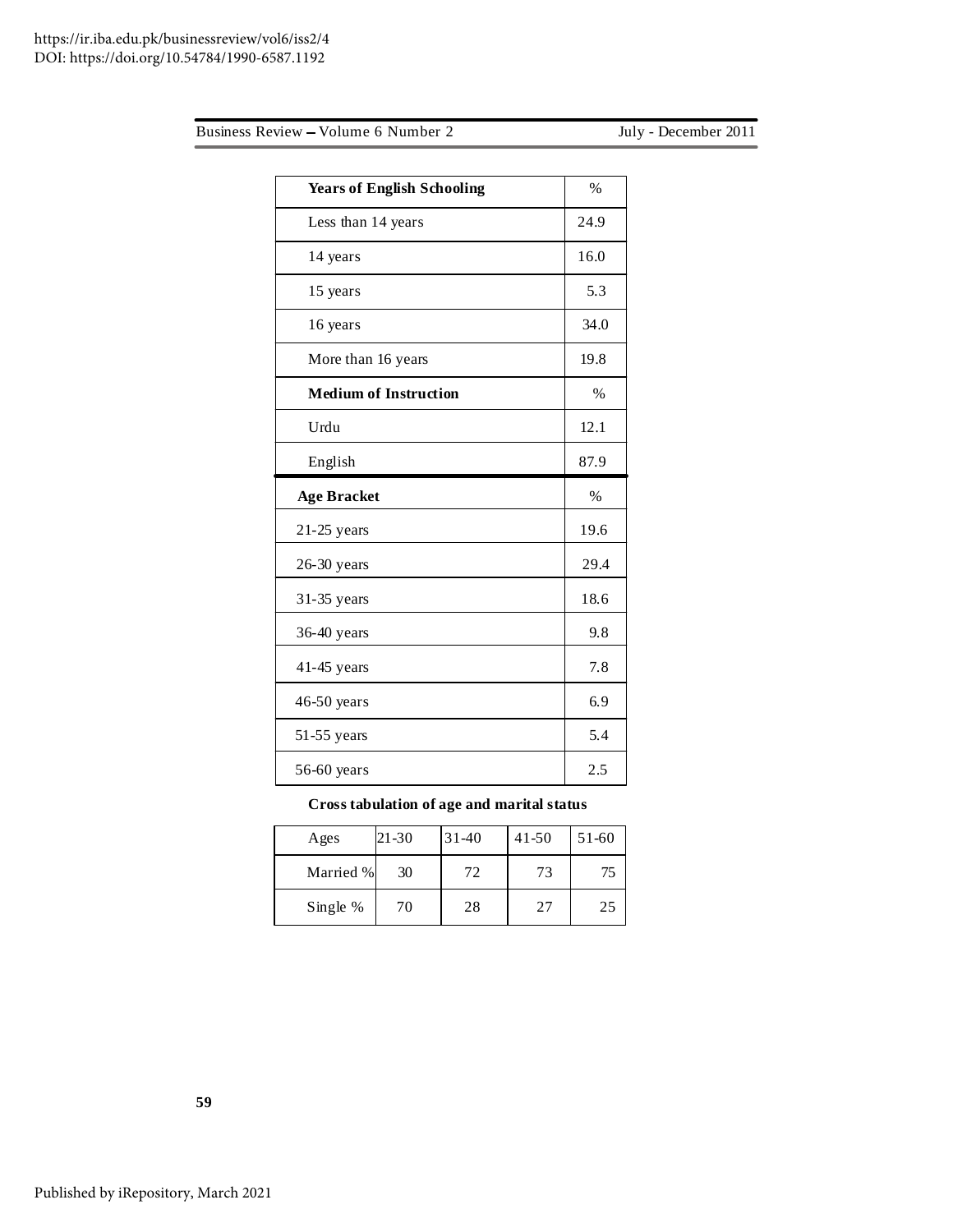| Order of Birth                              | $\frac{0}{0}$ |
|---------------------------------------------|---------------|
| First                                       | 38.2          |
| Second                                      | 22.9          |
| Third                                       | 18.3          |
| Fourth                                      | 11.5          |
| Fifth                                       | 3.8           |
| Other                                       | 5.3           |
| <b>Total</b>                                | 100.0         |
| Role model as a child or as a young person. | $\frac{0}{0}$ |
|                                             |               |
| Yes                                         | 47.4          |
| No                                          | 52.6          |
| Relationship with the role model.           | $\frac{0}{0}$ |
| Others                                      | 27.8          |
| Father                                      | 23.3          |
| Mother                                      | 20.0          |
| <b>Grand Father</b>                         | 6.7           |

Order of Birth and Role model of the sample

Marital Status, Number of years married, number and category of children and child care support used.

| Marital status                       |      |
|--------------------------------------|------|
| Single                               | 47.8 |
| Married/Widowed /Divorced /Separated | 52.2 |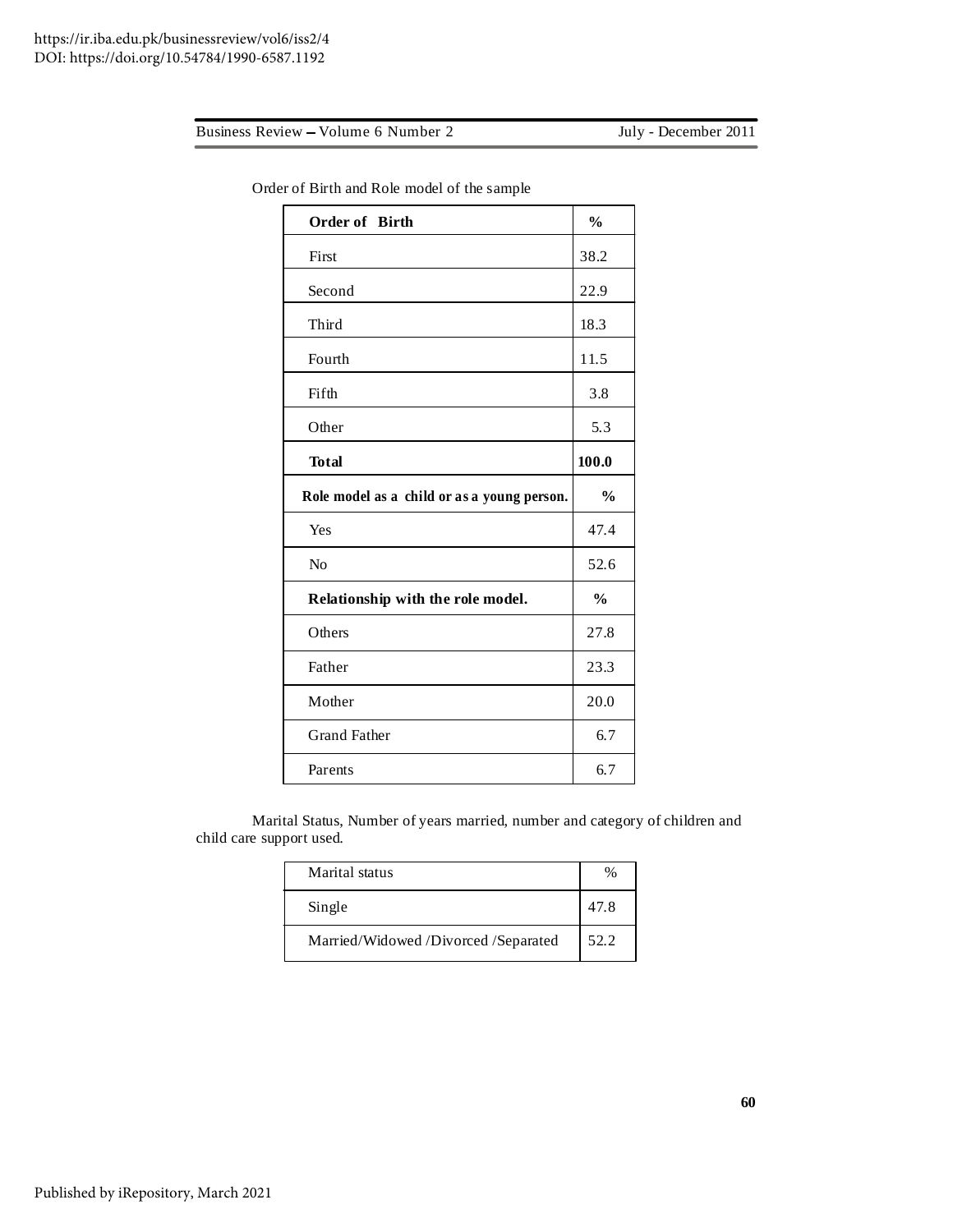|  |  | Business Review – Volume 6 Number 2 |
|--|--|-------------------------------------|
|  |  |                                     |

July - December 2011

| Number of years of marriage | $\frac{0}{0}$ |
|-----------------------------|---------------|
| Less than 5 years           | 18.3          |
| $5-10$ years                | 12.9          |
| 11-20 years                 | 12.9          |
| More than 20 years          | 6.9           |
| Not Married                 | 49.0          |
| Number of children          | $\frac{0}{0}$ |
| One                         | 18            |
| Two                         | 17.4          |
| Three                       | 7.9           |
| Four                        | .6            |
| Five                        | .6            |
| Categories                  | $\frac{0}{0}$ |
| Infants/toddlers            | 26            |
| School going                | 40            |
| College going               | 19            |
| Working                     | 9             |

| Child care support system used. | $\frac{6}{9}$ |
|---------------------------------|---------------|
| Maids/Servents                  | 20.3          |
| Own Parents/Sisters             | 18.4          |
| In-laws                         | 11.6          |
| Child Care Center               | 1.0           |
| <b>Baby Sitters</b>             | 1.4           |

**61**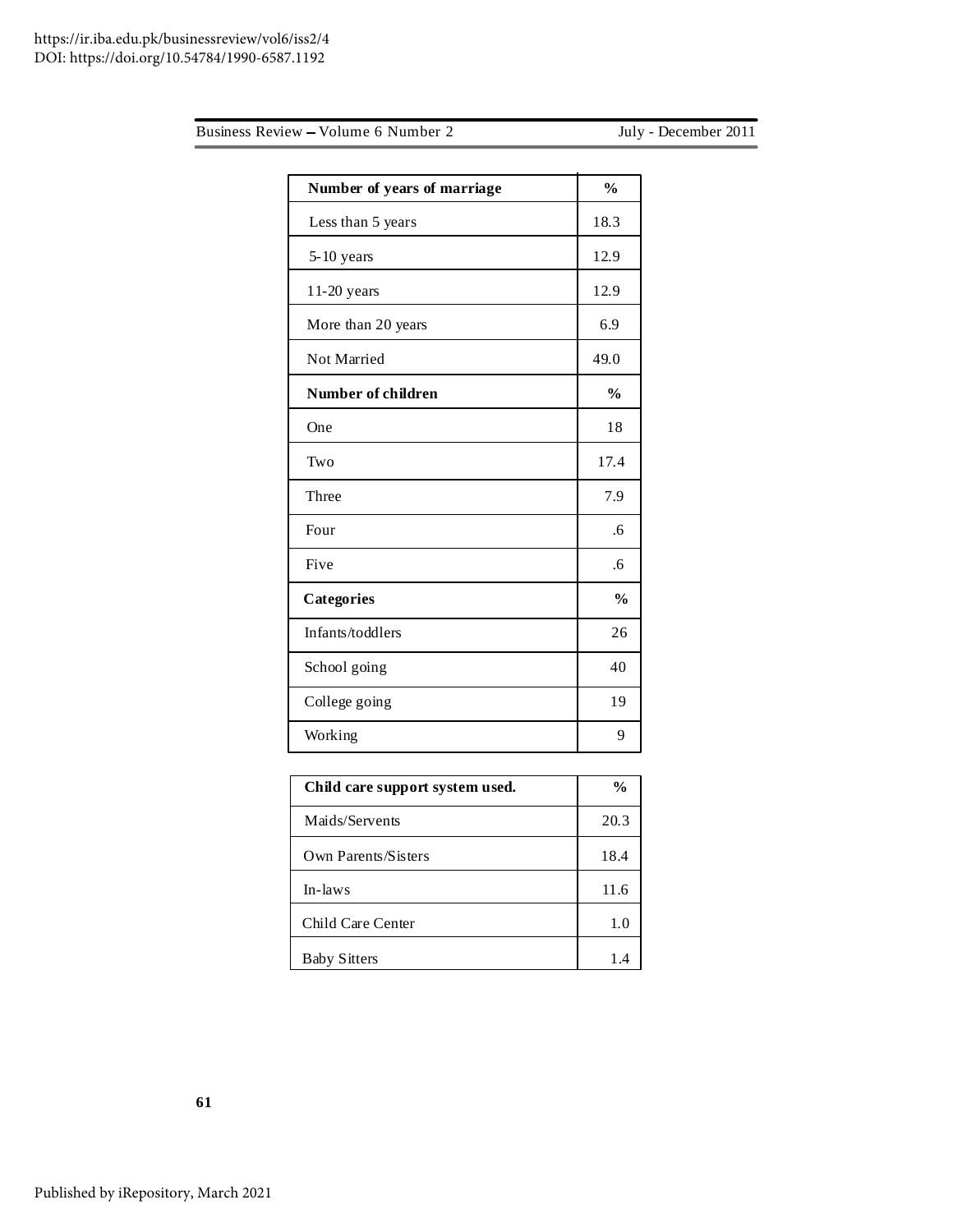### **Attitude of parents towards job**

| Parents attitude towards job       | $\frac{0}{0}$ |
|------------------------------------|---------------|
| Extremely discouraging             | .5            |
| Strongly discouraging              | .5            |
| Slightly discouraging              | 2.5           |
| Slightly encouraging               | 6.6           |
| Strongly encouraging               | 18.3          |
| Extremely encouraging              | 71.6          |
| Husband's attitude towards<br>job. |               |
| Strongly discouraging              | 1.1           |
| Slightly discouraging              | 5.3           |
| Slightly encouraging               | 12.6          |
| Strongly encouraging               | 26.3          |
| Extremely encouraging              | 54.7          |
| In-laws attitude towards job       | $\frac{0}{0}$ |
| Extremely discouraging             | 1.1           |
| Strongly discouraging              | 2.3           |
| Slightly discouraging              | 8.0           |
| Slightly encouraging               | 23.9          |
| Strongly encouraging               | 27.3          |
| Extremely encouraging              | 37.5          |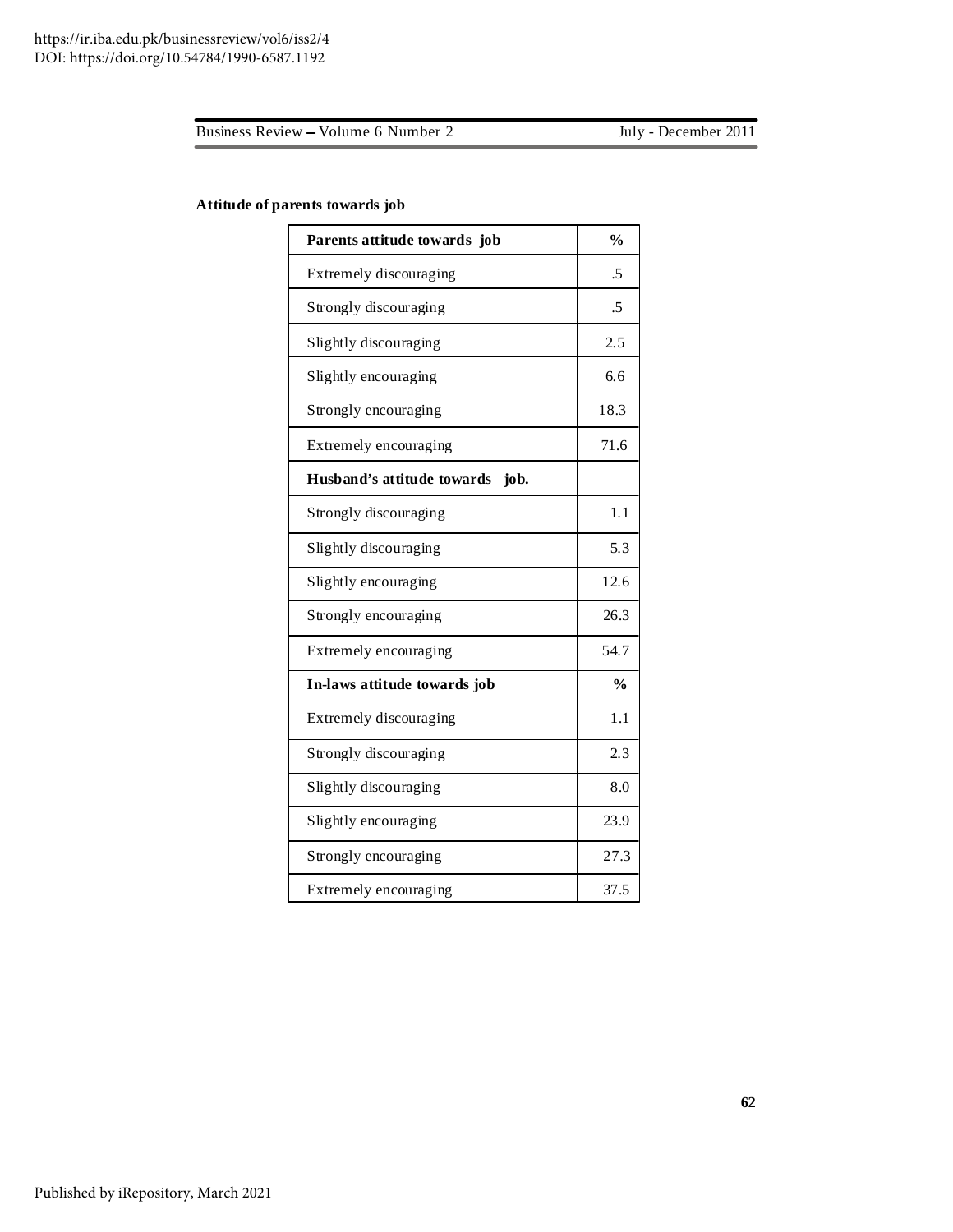| <b>Education of Father</b>  | $\frac{0}{0}$ |
|-----------------------------|---------------|
| Illiterate                  | 0.5           |
| Primary                     | 2.9           |
| Matric                      | 5.9           |
| Intermediate                | 6.4           |
| <b>Bachelors</b>            | 30.4          |
| Masters                     | 22.5          |
| Professional                | 27.9          |
| Doctorate                   | 3.4           |
| Total                       | 100           |
| <b>Education of Mother</b>  | $\frac{0}{0}$ |
| Illiterate                  | 3.4           |
| Primary                     | 7.3           |
| Matric                      | 17            |
| Intermediate                | 12.1          |
| <b>Bachelors</b>            | 37.4          |
| Masters                     | 15            |
| Professional                | 6.3           |
| Doctorate                   | 1.5           |
| Total                       | 100           |
| <b>Education of Husband</b> | $\frac{0}{0}$ |
| Illiterate                  | $\mathbf{1}$  |
| Primary                     | 1             |
| Matric                      | 1             |

Education of Father, Mother and Husband of the sample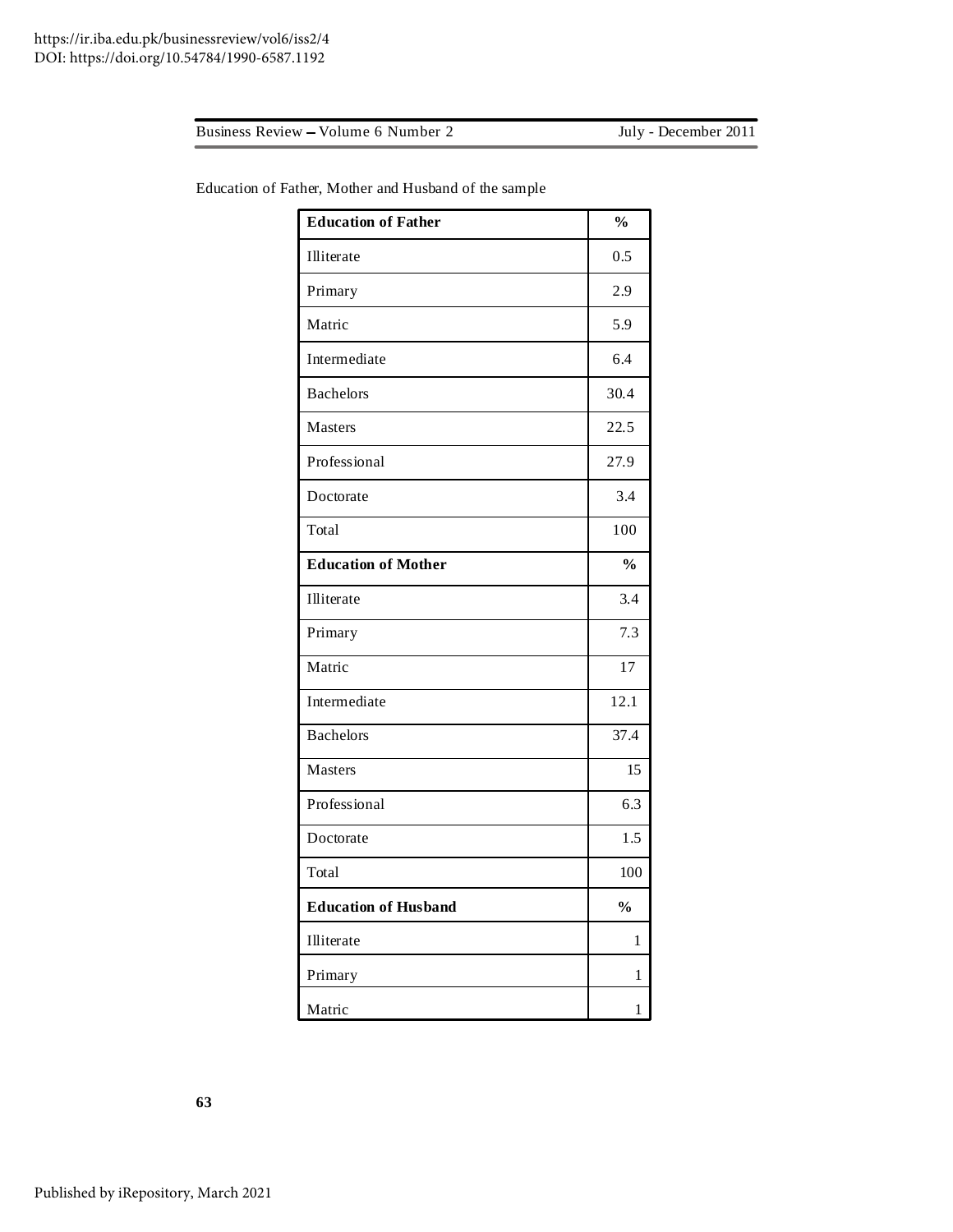| Intermediate     | 1.9  |
|------------------|------|
| <b>Bachelors</b> | 24   |
| <b>Masters</b>   | 34.6 |
| Professional     | 36.5 |
| <b>Total</b>     | 100  |

Occupation of Mother, Father and Husband

| <b>Occupation of Mother</b>                                  | $\frac{0}{0}$               |
|--------------------------------------------------------------|-----------------------------|
| House Wife<br>Full Time Job<br>Part Time Job<br><b>Total</b> | 74.8<br>14.6<br>10.2<br>100 |
| <b>Occupation of Father</b>                                  | $\frac{0}{0}$               |
| Private Sector Employee                                      | 12.2                        |
| Professionals                                                | 35.1                        |
| <b>Business Owner</b>                                        | 20.7                        |
| Government Employee                                          | 24.5                        |
| Landlord                                                     | 2.7                         |
| Academics                                                    | $\overline{3.2}$            |
| Skilled Labor                                                | 1.6                         |
| <b>Total</b>                                                 | 100                         |
| <b>Occupation of Husband</b>                                 | $\frac{0}{0}$               |
| Private Sector Employee                                      | 11.3                        |
| Professionals                                                | 66.0                        |
| <b>Business Owner</b>                                        | 11.3                        |
| Government Employee                                          | 8.2                         |
| Landlord                                                     | 1                           |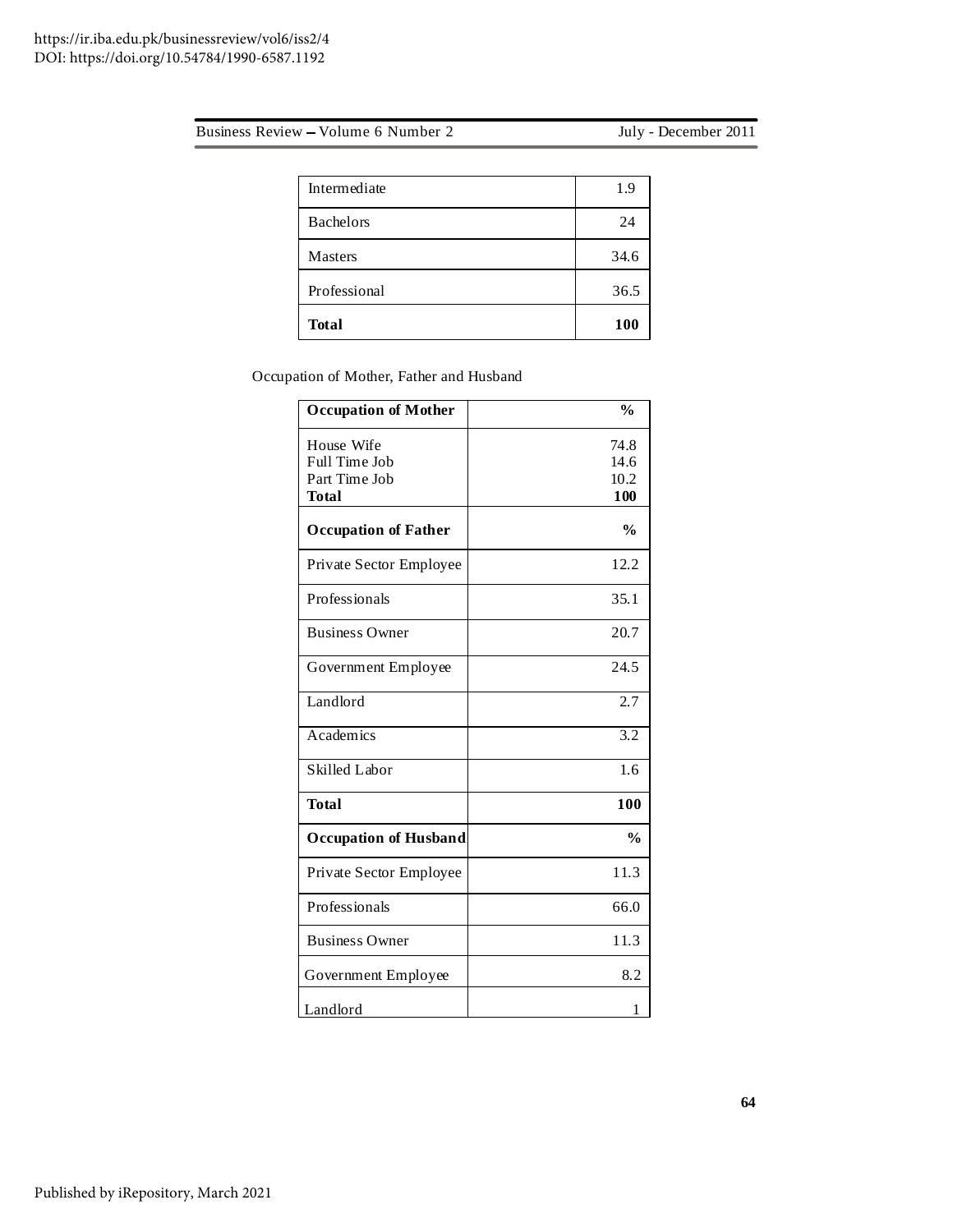| <b>Total</b>  | 100 |
|---------------|-----|
| Skilled Labor |     |
| Academics     |     |

Current household monthly income

| Current monthly household income. |      |
|-----------------------------------|------|
| $Rs 10,000 - 39,999$              | 25.2 |
| $Rs 40,000 - 69,999$              | 17.6 |
| $Rs 70,000 - 99,999$              | 15.7 |
| $Rs 100,000 - 129,999$            | 12.4 |
| $Rs 130,000 - 169,999$            | 7.6  |
| R <sub>s</sub> 170,000 - 199,999  | 4.8  |
| $200,000$ or above                | 8.6  |

Cross Tabulations

| Primary medium of instruction in terms of respondents' designations (%) |                                      |                      |                                                                       |                                                                                     |                                                                                                      |  |  |
|-------------------------------------------------------------------------|--------------------------------------|----------------------|-----------------------------------------------------------------------|-------------------------------------------------------------------------------------|------------------------------------------------------------------------------------------------------|--|--|
| Medium<br>of<br>Instruction                                             | Officer $/$<br>Management<br>Trainee | Assistant<br>Manager | Manager/<br><b>Senior</b><br>Manager/<br>Acting<br>Vice-<br>President | Deputy<br>General<br>Manager/<br>Vice-<br>President<br>Senior<br>Vice-<br>President | General<br>Manager/<br>Executive<br>Vice-<br>President/<br>Senior<br>Executive<br>Vice-<br>President |  |  |
| Urdu                                                                    | 8.3                                  | 54.2                 | 37.5                                                                  |                                                                                     |                                                                                                      |  |  |
| English                                                                 | 10.1                                 | 29.6                 | 43.0                                                                  | 12.3                                                                                | 5.0                                                                                                  |  |  |